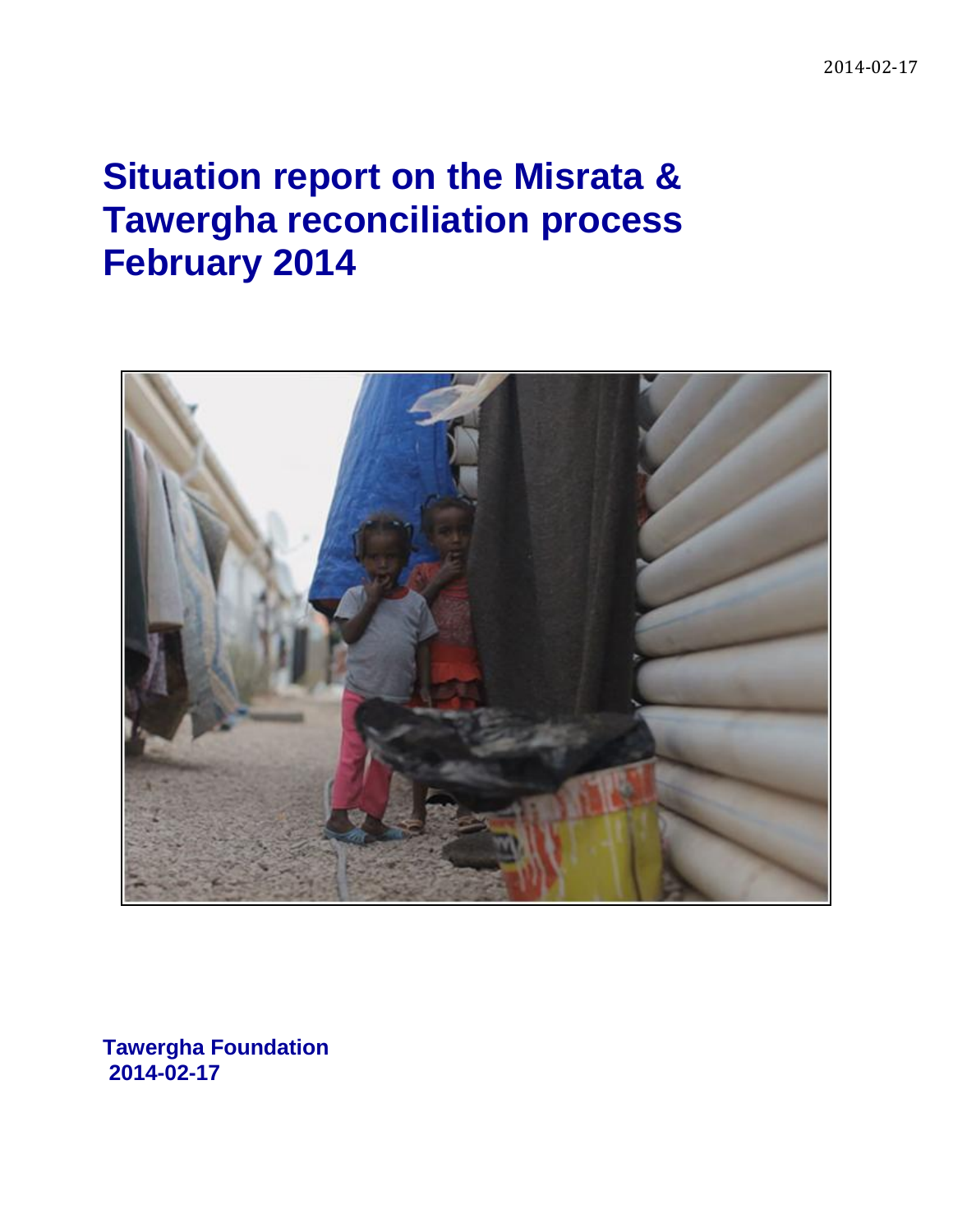# **About this Foundation**

The Tawergha Foundation staff members were part of the development, construction and management of two large-scale fully integrated [poultry and dairy projects at Tawergha and Ghot](http://sealiberty.com/journey/africa/libya.html)  [Sultan](http://sealiberty.com/journey/africa/libya.html) in Libya between 1982 and 1991.

Having lived with the Tawerghan people for a long period of time will not contribute to having an unbiased opinion about this issue. We acknowledge that this report is written with the intend to enable the Tawerghans returning to their land and houses and our foundation goals are intended for the good of the Tawerghan youth.

It is however our sincere opinion that Libya, the Revolution and Misrata will benefit, should the Tawerghans be able to return to their town. This humanitarian crisis does not pass by unnoticed to the world and thereby contaminates the name of Libya, the Revolution and Misrata which will bring shame to the children of Libya should this situation continue.

The Tawergha Foundation was established to support the Tawergha Youth Organization. The youth is the future backbone of a society and the youth organization for Tawergha was established for the boys and girls from Tawergha to benefit from advances in Libya so that they can contribute to the rebuilding of their village and country.

The Tawergha Foundation provides learning solutions & resources and we enable awareness & reconciliation projects to support with their development & employment goals.

The Tawergha Foundation doesn't just reveal the outrage of human rights abuse against the people from Tawergha or the crimes committed against humanity but inspires hope for a better Libya through public action and international solidarity. We help stop human rights abuses by mobilizing our members and supporters to put pressure on governments, armed groups, companies and intergovernmental bodies.

We pursue the following objectives:

- Advance the return of the refugees from Tawergha to their village.
- Create awareness inside and outside Libya for their situation.
- Provide development for the population of Tawergha through training and courses.
- Enable employment and self- sufficiency for the people of Tawergha.
- Obtain justice and compensation for the victims from Tawergha.

#### Our Mission:

The families from Tawergha should be united as soon as possible so they can start to rebuild their lives. In the meantime we will work with the UN mission in Libya (UNSMIL & UNHCR) and the Libyan Humanitarian Relief Agency (LibAid) and numerous other organizations to address concerns relating to protection during displacement, the continuity of humanitarian assistance, the identification of interim and durable solutions and assisting their return in any way possible.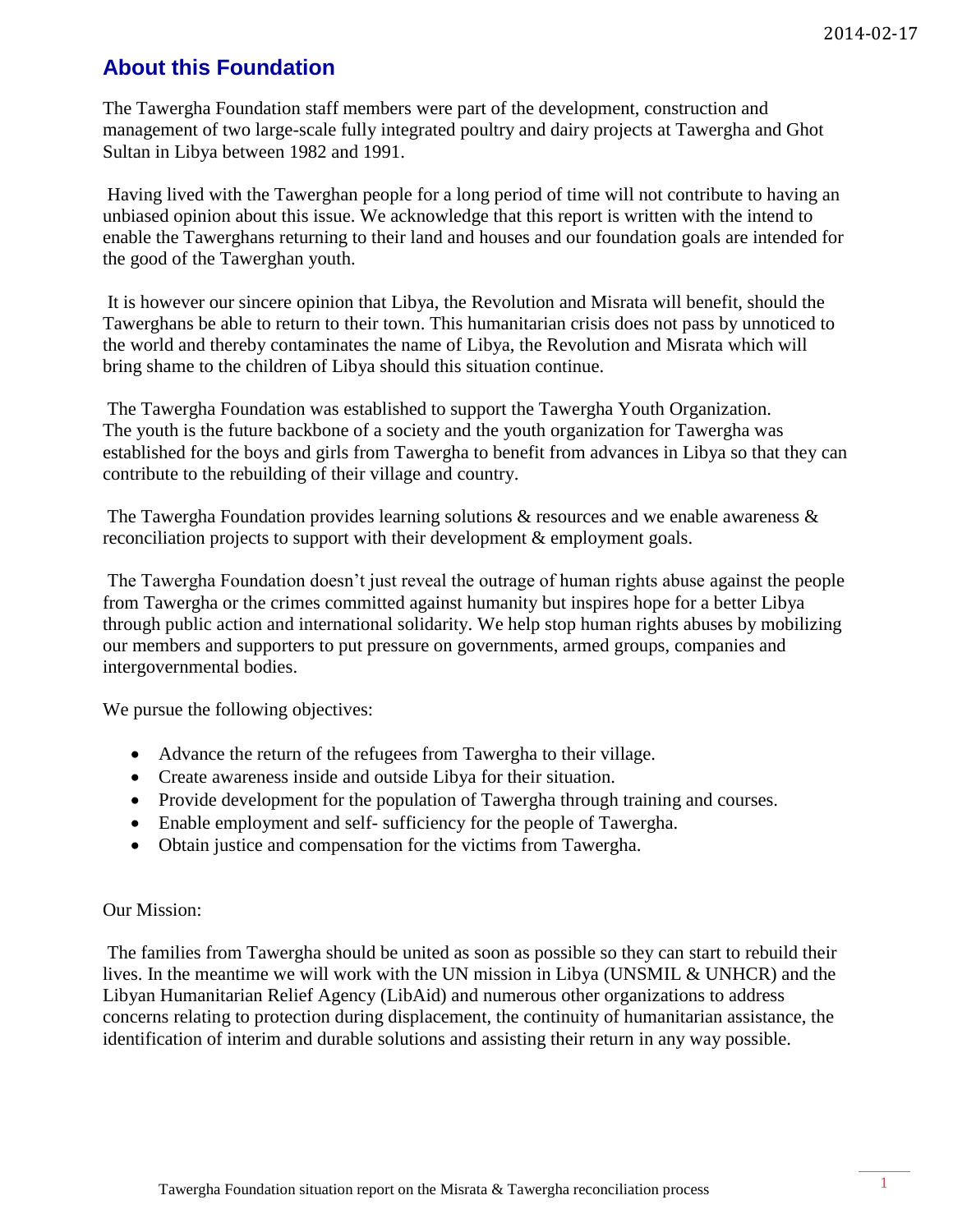# **Summary**

Although many promises have been made, more than two years after the ethnic cleansing of their town, the Libyan government has still not been able to provide security and justice or assist the people from Tawergha to return home.

44,000 to 47,500 Tawerghans are currently living in appalling conditions in internally displaced person camps across Libya.

Misrata militias have been torturing and massacring people from Tawergha since 2011, in revenge for the siege on their city and crimes, allegedly executed en committed by the Gaddafi military units who had taken their positions in Tawergha.

This situation report reflects our opinion on the current status of the reconciliation process between Misrata and Tawergha, based on approximately one hundred reports written by dozens of organizations and countries and statements made by people from the Libyan government, inhabitants from Misrata and refugees from Tawergha.

As some of the official documents we used as a base for this situation report, contradict or lack evidence for their claims, we strongly advice not to go to war over our findings or suggestions.

Libya should pursue its future on a solid grounding of equality, justice and respect for the rule of law and human rights. These intentions and values are written in the draft version of the Libyan Constitution and should be honored.

Ensuring the safe return, protection and support of the Tawerghans will greatly contribute to this effort and is vital to a successful attempt at national reconciliation.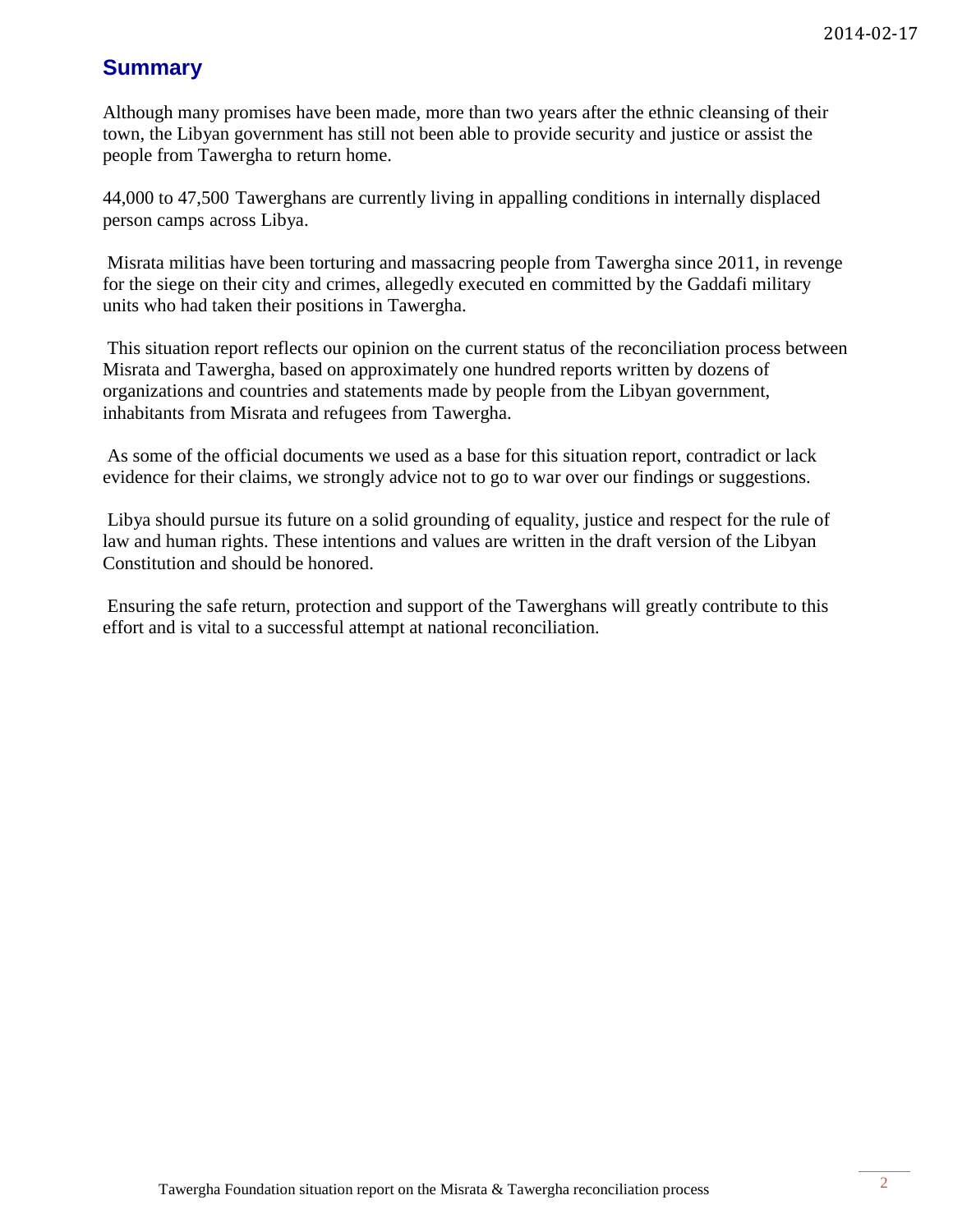# **Table of Contents**

| Tawergha Foundation             | $\mathbf{1}$   |
|---------------------------------|----------------|
| Summary                         | $\overline{2}$ |
| Introduction                    | 3              |
| Revolution & Civil War          | 7              |
| <b>Accusations &amp; Rumors</b> | 8              |
| <b>Ethnic Cleansing</b>         | 11             |
| Destruction of Tawergha         | 12             |
| Prisoners & Torture             | 13             |
| <b>Current Situation</b>        | 14             |
| <b>Political Efforts</b>        | 15             |
| Libyan Government               | 15             |
| Tawergha Local Council          | 16             |
| Misrata Local Council           | 16             |
| <b>IPD</b> camps                | 18             |
| Recommendations                 | 19             |
| Justice & Accountability        | 19             |
| <b>Armed Groups</b>             | 20             |
| <b>Ethnic Cleansing</b>         | 21             |
| <b>Practical Solutions</b>      | 23             |
| Sources                         | 24             |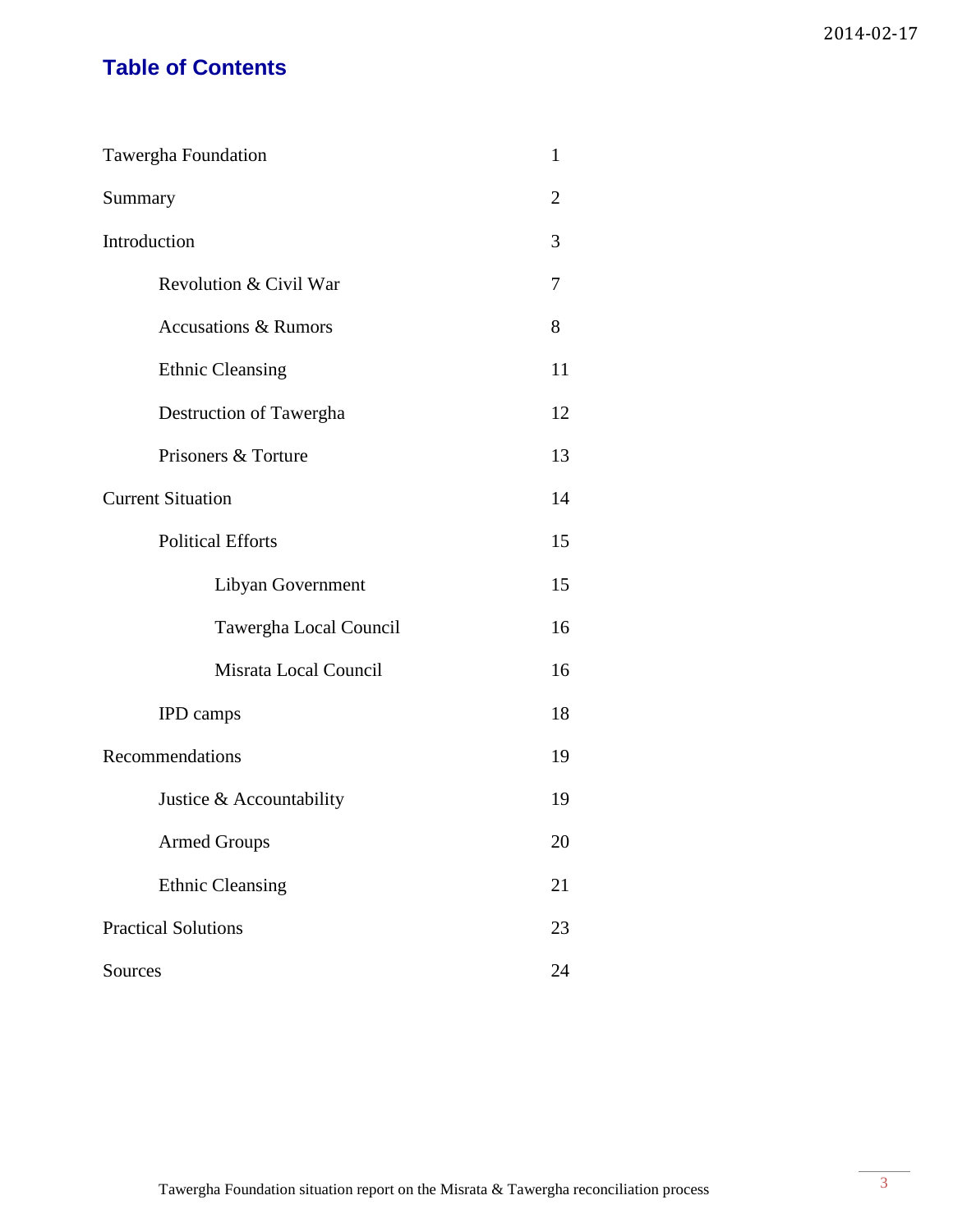# **Introduction**

The word Tawergha stems originally from a word of the Amazigh language, pronounced "Tamort Taoragt or Taorgat" which means the green island or green land, this because of the lakes and the many canals branching off in different directions for over ten miles from its source.

Tawergha is an ancient traditional Libyan town, located halfway on the coastal road linking the eastern and western parts of Libya.



The north boundary of the municipality is situated 38 km south of the city of Misrata (which is the third biggest city in Libya) and it is bordered to the east by the "the Gulf of Sirte", on the west by the administrative borders of the city Bani Walid and on the south by the administrative borders of Sirte.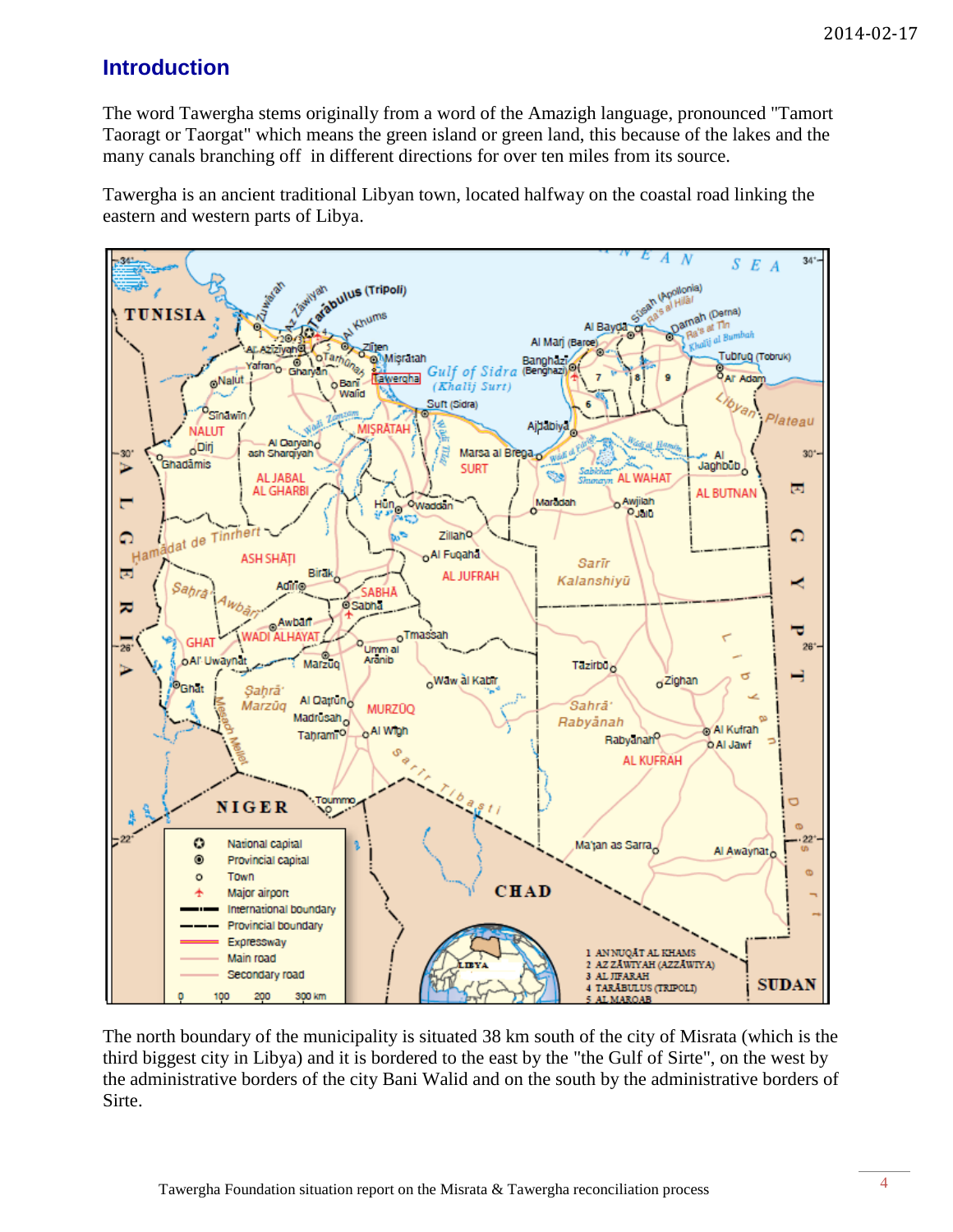Tawergha used to include 21 residential suburbs and had 44 to 48 thousand inhabitants, the total number depending on the different sources.

The area enclosed one of the most important strategic projects for agricultural production, (Agricultural Tawergha Project) with 3000 cultivated hectares. There used to be a compound for cattle poultry livestock production, which was built in the 1980s.

The project included 600 milking cows and a factory for the production of milk and its derivatives, the complex for the production of poultry meat with a capacity of 6 million birds annually and all necessary recourses like a slaughter plant and a feed mill. It used to be one of the most successful projects in terms of quality production.

This large project was based on the most prominent natural features in Libya, the famous water of Tawergha with a permanent underground flow which stretches all the way in a westerly direction towards the capital, Tripoli.

The region of Tawergha is still regarded as the oldest and the second largest water reservoir in Libya and is famous for water, greenery, date palm trees and for the color brown because of the skin color of its population.

The Tawerghans have darker skin color then the citizens from the neighboring town Misrata and because of that they were treated as lesser Libyans. During the Gaddafi regime their living conditions and opportunities slightly improved.

Many Misrata citizens didn't agree with Gaddafi on the chances he offered the people of Tawergha and we were personally told multiple times by the Misratan that the people of Tawergha did not deserve the positive attention as they were black, less than dogs and bad Muslims in their eyes.

Although Gaddafi probably had a different opinion on his status, many people thought him to be a dictator. The few revolts during his 42 years of reign were dealt with brute force and many opposition members were mistreated, tortured or killed.

In 2011, two out of three major Libyan cities opposed the Gaddafi regime with protest which started out as peaceful demonstrations against the regime.

Gaddafi tried to suppress the protests with violence and the people of Benghazi and Misrata responded with the Libyan revolution on the  $17<sup>th</sup>$  of February.

After months of fighting and horrendous crimes committed on both sides, the revolutionaries were on the verge of being defeated near Benghazi and the world feared a massacre. To prevent a genocide, the United States, England and France pressed NATO into action.

Within days the army of Gaddafi was targeted by a dozen countries and after months of NATO bombing on the Libyan military positions, the rebels regained the initiative and the Gaddafi regime was pushed back.

Gaddafi used the town of Tawergha and Tmana in the East and neighboring areas of Zliten in the West, and Bani Walid from the South to station his troops and military equipment during the siege of Misrata, firing heavy artillery into the city on a daily basis.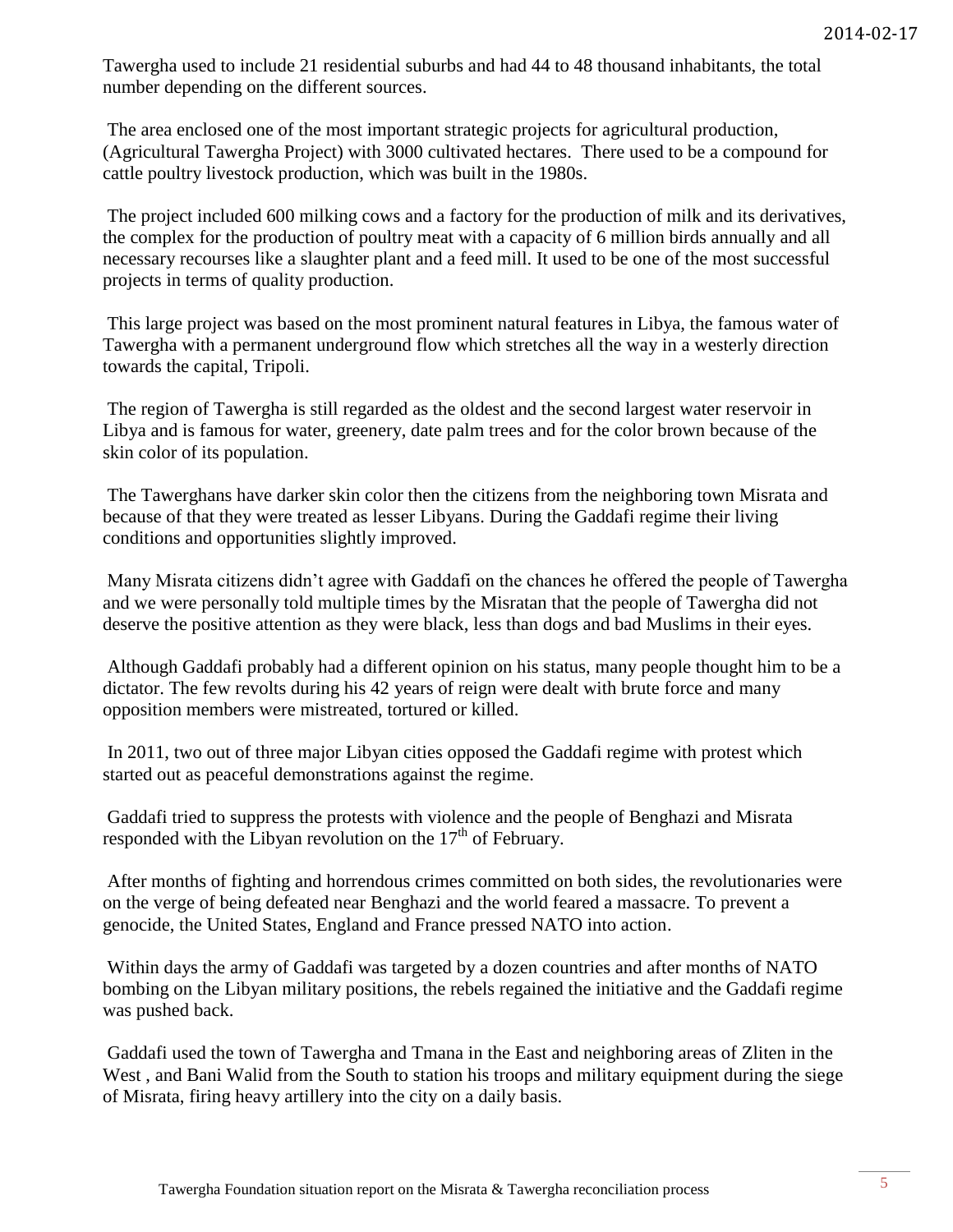The people of Misrata blame all of Tawergha that some civilians assisted the military during the siege of their city in 2011. Pictures and a video recordings before the attacks, show that a truckload of Tawerghans joined the military convoy and the Misratan claim that crimes have been committed.

Misrata faced heavy shelling and sniper fire from Gaddafi's troops for two months until rebel forces successfully pushed Gaddafi troops to the periphery of the city. More than 1,000 people reportedly died in the assault on Misrata.

When the Libyan army weakened by NATO air bombardments, Tawergha became the first target for NTC Misratan brigades and in August (2011) Tawergha was raided by rebels and militiamen who humiliated, imprisoned and brutally tortured 1300 men, many of whom were massacred as black scapegoats for the crimes committed by the regime of Gaddafi.

The town of Tawergha was ethnically cleansed and 44,000 to 47,500 people were evicted or fled the violence. Their houses and shops were looted, blown up or set on fire and the infrastructure and community buildings destroyed by NATO and militia bombardments.

Many Tawerghans were tracked down to be imprisoned and tortured by a special Misrata hunting party of 70 members specifically assigned to this task and the rest of the population of Tawergha found their way to the Internally Displaced Persons camps all over Libya.

The internally displaced people from Tawergha are easy targets and fair game in the camps. The rebels and militia members enter the camps unopposed while randomly shooting people without sparing the lives of women and children or the elderly and abduct boys and men for torture. Many torture victims are killed afterwards.

Although many people from Misrata do not agree with the Misrata militia ethnically cleansing or imprisoning and torturing innocent people from Tawergha, they also let us know that it is not up to Misrata to act.

The GNC members from Misrata told us that it is up to the government to assist in the reconciliation process and that it is out of their hands, but we noticed that members from the Libyan government who dare to bring up the subject are threatened and even tortured themselves.

For the past two years the various human rights organizations have written [extensive and outraged](http://tawergha.org/official-reports.html)  [reports](http://tawergha.org/official-reports.html) about their fate but to date, the new regime in Libya failed to provide security and justice for these people.

NATO's war in Libya was proclaimed as a humanitarian intervention—bombing in the name o[f](http://youtu.be/8de2W3rtZsA) "saving lives." We can see NATO played an important role in the ethnic cleansing of Tawergha, an ethnic cleansing of which they had been forewarned and in which they decided, nonetheless, to participate. However the international community does not actively protect civilians from Tawergha, who are subjected to torture and genocide on a daily basis until the writing of this report.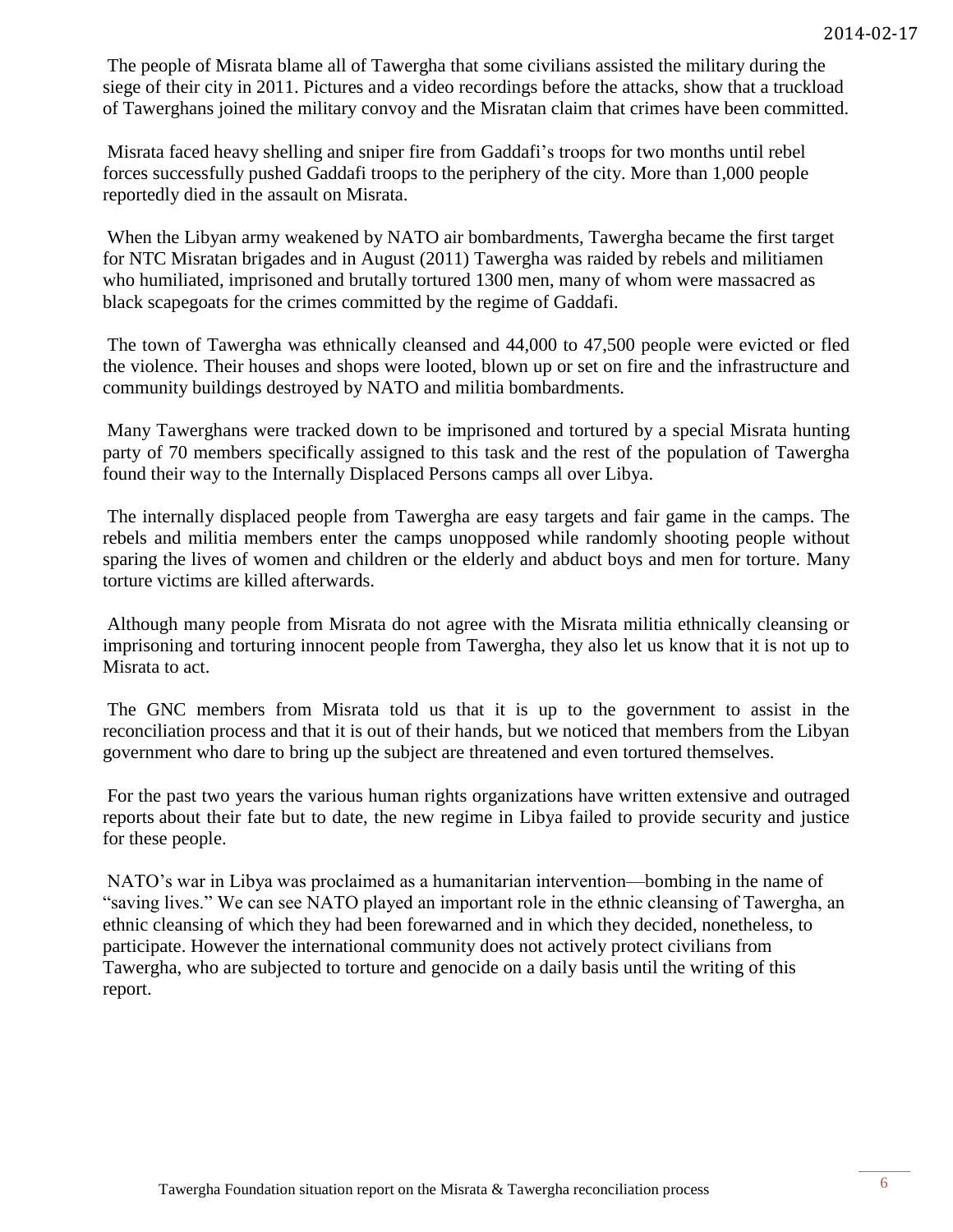## Revolution and Civil War

At the outbreak of the revolution on 15.02.2011 the population of Tawergha was safe and did not know the size of the movement that occurred in the eastern region of Libya (Benghazi), nor that it had spread to the city of Misrata.

After the Gaddafi regime started to concentrate their troops in the cities surrounding Misrata, the military tightened their security grip, especially in Tawergha where, according to sources, more than 11,500 soldiers of Gaddafi were stationed with all their gear and military vehicles. These battalions, accompanied by mercenaries, were led by two of the sons of Gaddafi; Kamis and Mu'tasim.

The situation inside the town of Tawergha became unbearable as the region could not maintain the volume of brigades, mercenaries and volunteers who mainly came from the south. The military confiscated property to punish Tawerghans if they would fail to sponsor the occupants army. The citizens of Tawergha were not allowed to leave without permission or without specifying the time they would return.

Many actions of Tawergha rebellion against the regime of Gaddafi were undertaken, which ended by the rebel cells from Tawergha being arrested. Some of these rebels from Tawergha were transferred to the internal security station in Sirte and after investigation were relocated to Tripoli where they were imprisoned in the Abu Salim prison.

After the fighting had started the people of Tawergha helped soldiers, who refused to participate in combat against Misrata, so that they could flee via safe routes only known by the Tawerghan.

A number of officers from Tawergha, who defected from the Gaddafi military, provided high quality operational support to the rebels, existing of arms and knowledge. Other rebels in Tawergha gave the coordinates of the army stationed in Tawergha to the rebels in Misrata. The Tawerghans claim that these actions in support of the revolution have not been acknowledged or appreciated by the people from Misrata.

The people of Tawergha continued to suffer death on a daily basis exposed to fire brigades of Gaddafi, fire brigades of the rebels and bombardments by NATO, which bombed sites with military vehicles stationed in residential neighborhoods, which falsely were said to be abandoned by the Free Libyan media.

The villagers were dying in silence in Tawergha, where they were caught between the hammer and the anvil of the rebel- and the battalions of the regime.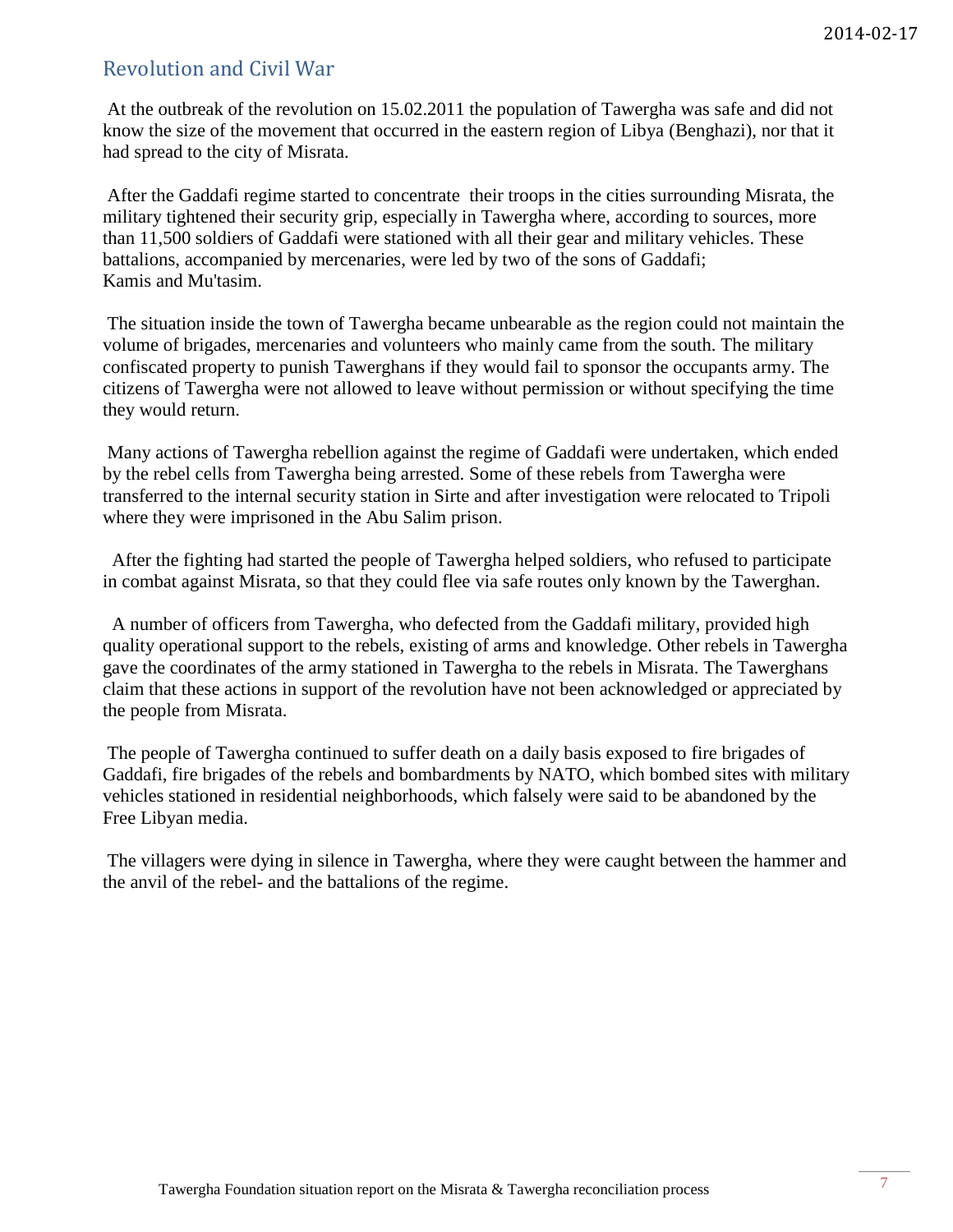## Accusations and Rumors

After the defeat of the Gaddafi regime and the burning of its institutions, a inter-tribal dissension broke out in Misrata between the tribes of Albrakat, Almaadan ,Orvlh, Zliten and Tawergha between those who participated and did not participate in the uprising.

Accusations from all sides as to who benefited of the previous regime were subject of dispute and have fomented in tribal sedition which ended in the expulsion of the people living in the area Alqoshi outside of Misurata, leaving all assets in Misrata as spoils for the rebels.

After the Tawerghans fled their houses in Misrata for fear of harm and losing their lives, young men of Misrata started to burn the houses and remaining belongings.

In Misrata many people believed that all of the people of Tawergha had willingly participated in the attack on Misrata and even sometimes in mass rape, one of the most unspeakable crimes, the army and militia members from Tawergha allegedly would have committed.

Officials in Misrata have sought to justify the violations against the people from Tomina, Kararim, and Tawergha committed by the Misrata militias by exaggerating these allegations.

The accusations made against families of Tawergha were mostly based on rumors. The Council of Tawergha had to address many of the leaders of the military and local elders of Misrata in order not to let this sedition develop, but to no avail.

We have searched through all of the official reports on specific rape incidents committed in Misrata and although we found a few which we added in the next chapter, we didn't find any official report stating that Tawerghans have raped women from Misrata.

The two reports containing specific information about Misratan women being raped count up to four stories about rape and in all four cases the perpetrators are soldiers. Only one rape incident is reported by someone directly involved with the victim and two of the statements made by the same man lack any credibility and we are amazed that they made it into the report and have been used in the media and by the rebels to justify the ethnic cleansing.

## **International Commission Human Rights Council Report:**

*In Benghazi, the father of a 30 year old Libyan woman informed the Commission that his daughter was detained in her house in Misrata for two days and raped by Government forces. She had returned to check on the safety and whereabouts of her brother when Government forces "came and restrained them for two days, keeping them in separated rooms. They were raping her, while trying to extract information from my son about the 'rebels.'"*

*Several sources, for instance, spoke about a 10 year old girl raped in Misrata by Government forces who was later treated at al-Jamahirya Hospital in Benghazi.*

*The commission received, but was unable to verify, individual accounts of rape.*

<http://www.tawergha.org/docs/libya-international-commission-human-rights-council-report-apr-2011-english.pdf>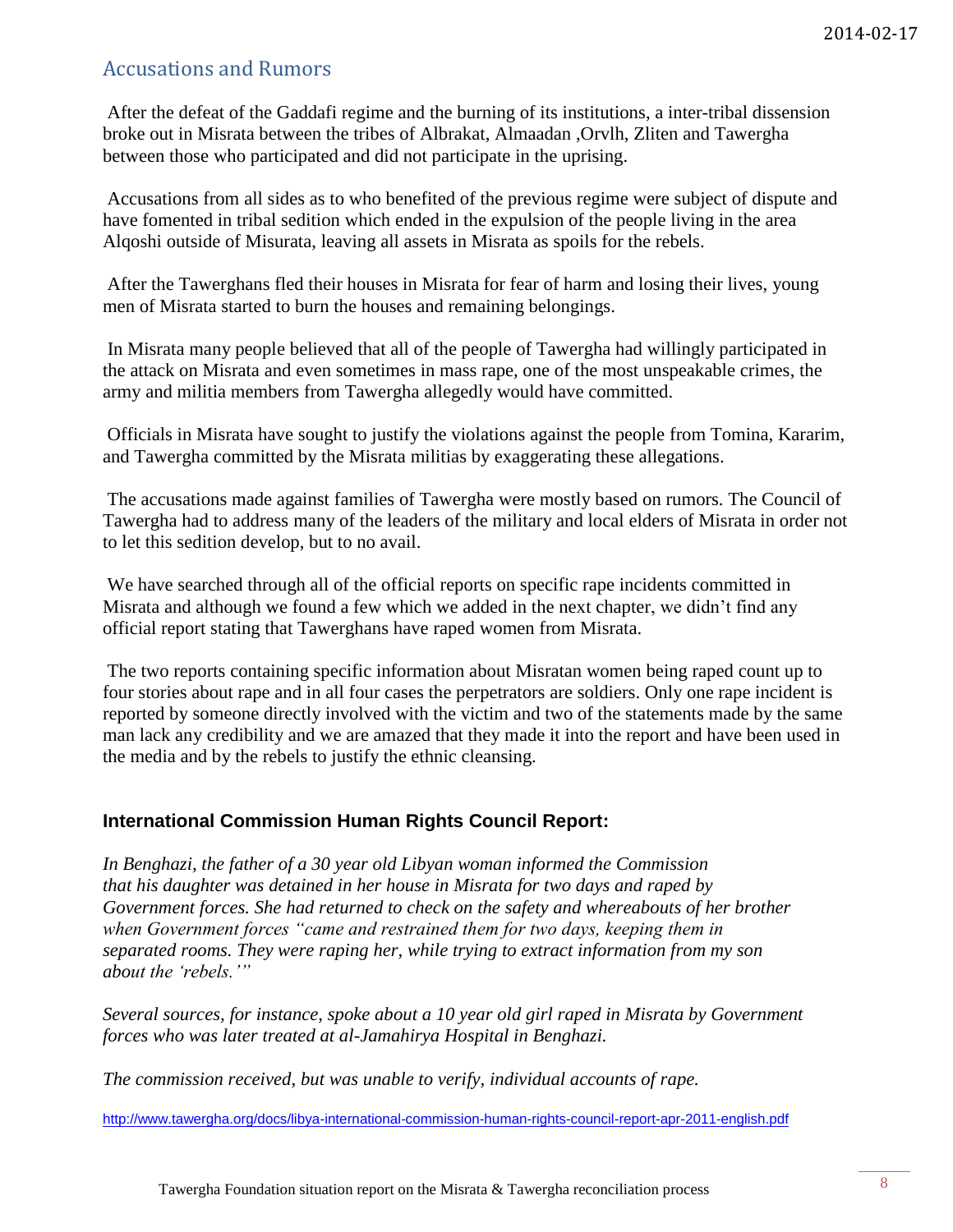## **Physicians for Human Rights Report:**

*One witness reported that Gaddafi forces transformed an elementary school into a detention site where they reportedly raped women and girls as young as 14 years old.*

[Question: where does it state that 'the girls were as young as 14' in Mohamed's statement?]

*PHR also documented reports of honor killings that occurred in response to these rapes.*

[Question: where are the other reports? PHR uses only one 'witness' who has seen nothing.]

#### *PHR: Mohamed's statement about rape by Gaddafi forces:*

*Mohamed regularly passed Alwadi Alahdar elementary school on one of Tomina's rural roads en route to the front line. Mohamed reported that he heard the cries of women and girls on several occasions while passing the school. He reported seeing tanks and other military vehicles at this school in April 2011. On one occasion, in the quiet of the night, he heard drunken laughter through the open windows of the school building. He heard women cry out in pain and a man yell, "Shut up you dogs!" Mohamed is convinced that Gaddafi troops forcibly detained these women and girls and gang raped them.* 

*He said he heard directly from five separate male heads of nearby households and close friends that some of their daughters and wives had been raped by Gaddafi forces.*

*One father confided in Mohamed that his three daughters aged 15, 17, and 18 had gone missing after Gaddafi troops arrived in Tomina. They returned to the family in late April and told their father that they had been raped in the Alwadi Alahdar elementary school for three consecutive days. In what is known as an "honor killing,"Mohamed related to PHR investigators, this father slit each of his daughters' throats with a knife that day and killed them.*

[Question: Why didn't Mohamed tell the other militia members about these crimes while this was happening (as he heard the cries on 'several' occasions)? He states that there are military vehicles and tanks at the school so why do the Misratans blame the Tawerghans for these alleged crimes? Who is the father having killed three (or was it four) of his daughters?]

<http://www.tawergha.org/docs/libya-physicians-for-human-rights-report-witness-to-war-crimes-in-misrata-aug-2011.pdf>

## **Foreign Affairs Report:**

*"… Yet recent [reports](http://www.vancouversun.com/story_print.html?id=4928382&sponsor=) [1] by the U.N. and by advocacy groups shed doubt on these claims. Amnesty International, for example, has been [unable](http://www.independent.co.uk/news/world/africa/amnesty-questions-claim-that-gaddafi-ordered-rape-as-weapon-of-war-2302037.html) [2] to locate a single rape victim, or even anyone who knows a victim…"*

<http://www.tawergha.org/docs/libya-foreign-afairs-on-rape-reporting-during-war-aug-2011-english.pdf>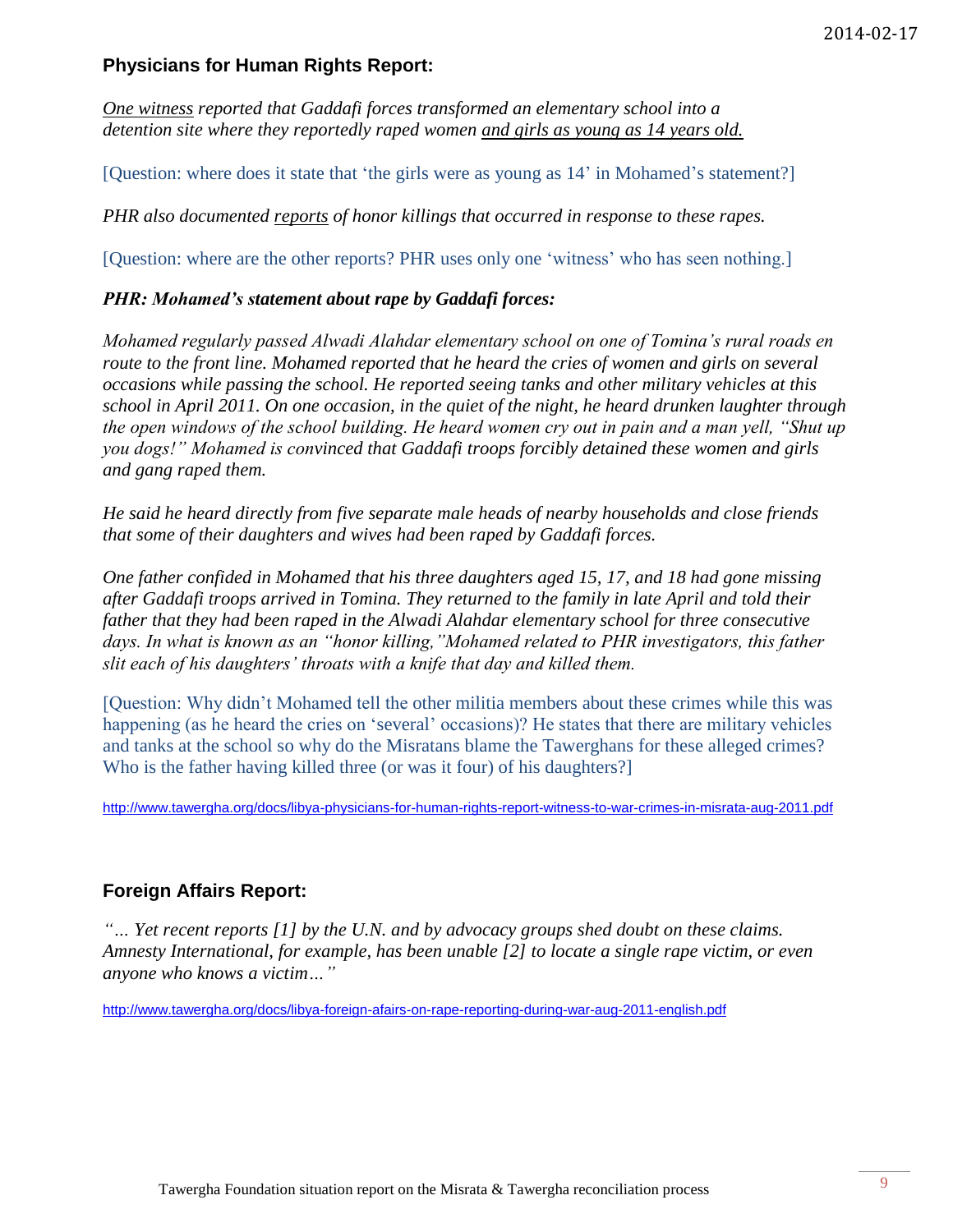## **Our findings from the official reports:**

We tried very hard to find anything substantial on the rape allegations as the people from Misrata use the alleged rape crimes by Tawerghans as the main reason why the ethnic cleansing, the unlawful imprisonment and torture is justified and we thought the conviction of the perpetrators to these crimes would solve the issue but we have a hard time finding any.

When we speak to people from Misrata many of them claim that Tawerghans have confessed while being tortured and therefore must be guilty of the crimes.

How any rational thinking human being can use information obtained by torture as evidence for the accusations is beyond our imagination and we strongly advice the international community to live up to their responsibility and assist the Misratan citizens, the Libyan justice department and the Libyan government in providing actual justice to the victims of the alleged rapes and to the thousands of innocent prisoners being held without indictment for all these years whiles being severely tortured and killed.

The international community must assist the newly emerging civilian authorities in providing basic services to the Libyan people as Libya develops a constitutional framework and mechanisms and builds civil society and institutions.

Such a difficult process can best succeed if Libya confronts without revenge the legacy of severe human rights violations committed by the previous regime and by the revolutionaries.

Individual accountability for crimes under the rule of law is the best guarantee for preventing future human rights violations and ending a cycle of violence and to provide justice and accountability for all Libyans.

In the current absence of developed legal institutions, it is crucial that Libyan transitional authorities fully collaborate with the International Criminal Court (ICC). The Libyan people must develop a screening process that will keep human rights violators out of future positions of power.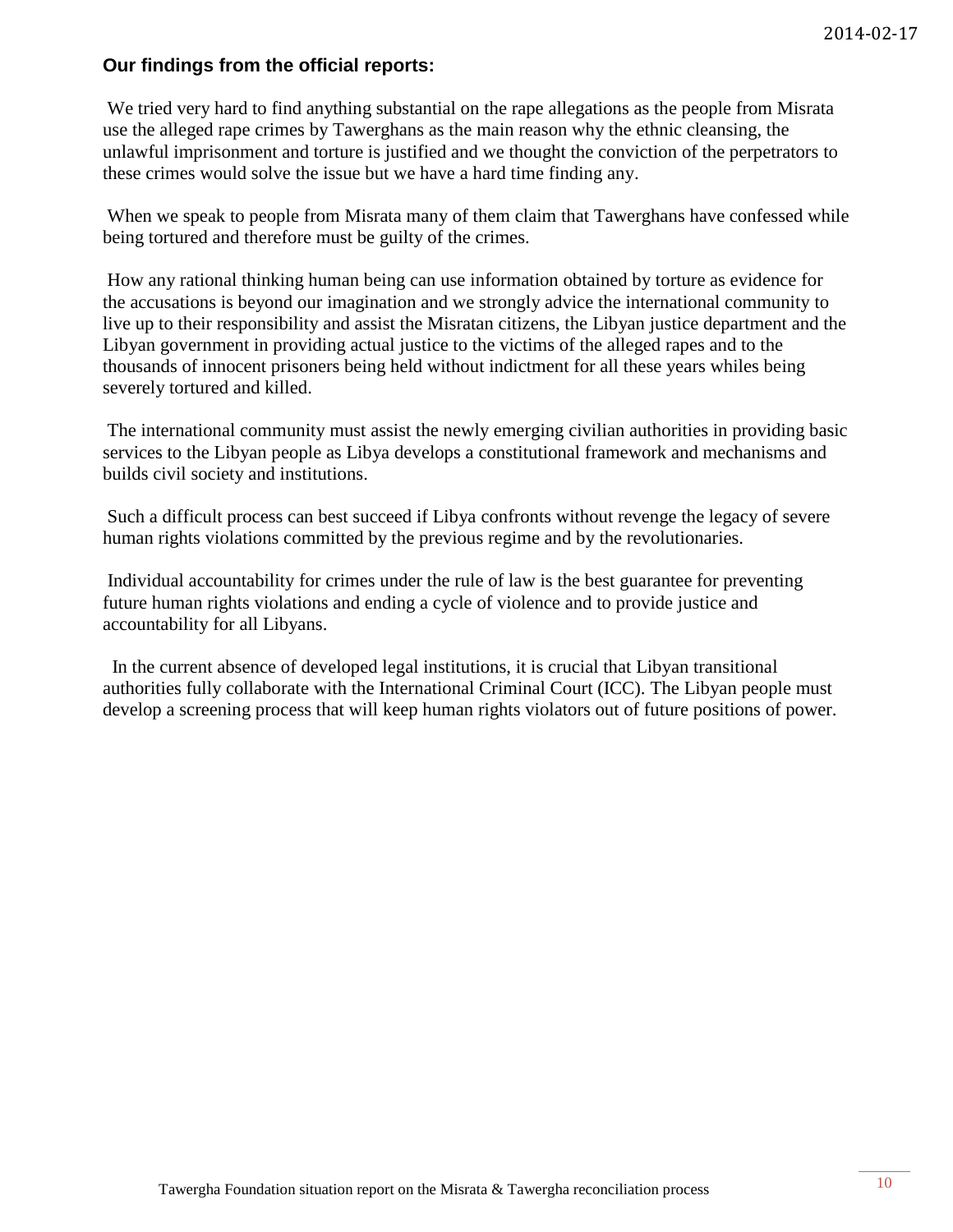# Ethnic cleansing

The ethnic cleansing of Tawergha lasted from March until the  $11<sup>th</sup>$  of August (2011), in the month of Ramadan, when the mass killings occurred on the day of the "liberalization" of the town.

On that day the tragedy of Tawergha started with the rebels of Misrata entering Tawergha from four sides assisted by NATO bombing, who started to shell targets in residential neighborhoods.

The shelling continued during the morning, which brought harm and death to many people buried by bombed buildings, and which forced people to flee on foot because most cars were without fuel, which increased the magnitude of the disaster.

The inhabitants of Tawergha could only flee eastward following the withdrawing brigades of Gaddafi, which were also bombed from the eastern side of Tawergha, forcing the people to retreat along the muddy roads which led many to their deaths in the surrounding swamps of the sabkha region (salt plain swamps) as many of the people drowned, especially the elderly and pregnant women and the sick and disabled didn't make it out alive.

The Tawerghans fled to the town of Al Heisha, mostly on foot as although there were some cars, there was not enough petrol available. Some of the people of Al Heisha helped to fetch several of the people of Tawergha from the desert and the sabkha region, and also collected some of the remains and body parts of Tawerghans and buried them in Al Heisha.

Three days after the disaster, some people of Tawergha could get access to fuel and dispersed to other cities. (e.g. Sirte, Jafra, Zala, Sabha, Tripoli, Tajoura, Bani Walid, Tarhunah)

For many Tawerghans this was not an option because they had neither the money nor the means having barely survived the slaughter. Many fleeing refugees were rescued from the remote desert area without any basic necessities of life.

The torturing and killing started from the first moment the Misrata militia arrived in Tawergha. The endless kidnapping, torture and murdering of civilians went on in all the regions and cities starting with Al Heisha, until the arrival of a battalion of rebels from Ajdabiya and Benghazi to the Jafra region, which have protected the parents and children from Tawergha. As a result many of the Tawerghan people were keen on deportation to Benghazi in coordination with military junta who showed respect for life.

The Misrata battalions of death, (Thobacks, Alnacim, Almoharb, Warrior, Martyrs, Sir Garib, Alniser, Ahasam, Tripoli Street, Ahmed Kerkom), mistreated the women, children and the elderly at the Alimdad site and kidnapped the youth from Tawergha who were brought to Misrata for, unlawful imprisonment, torture and many were killed.

The Misrata militia hunted down all Tawerghan refugees and took their cars, mobile phones and money, burning cars and property of the people that were not of value to them. This occurred in Tripoli and other cities that have been sheltering displaced people. A number of Tawergha local council members were arrested, assaulted and the complete paper and electronic council archive was stolen in addition to loss of personal property at the hands of rebels from Misrata.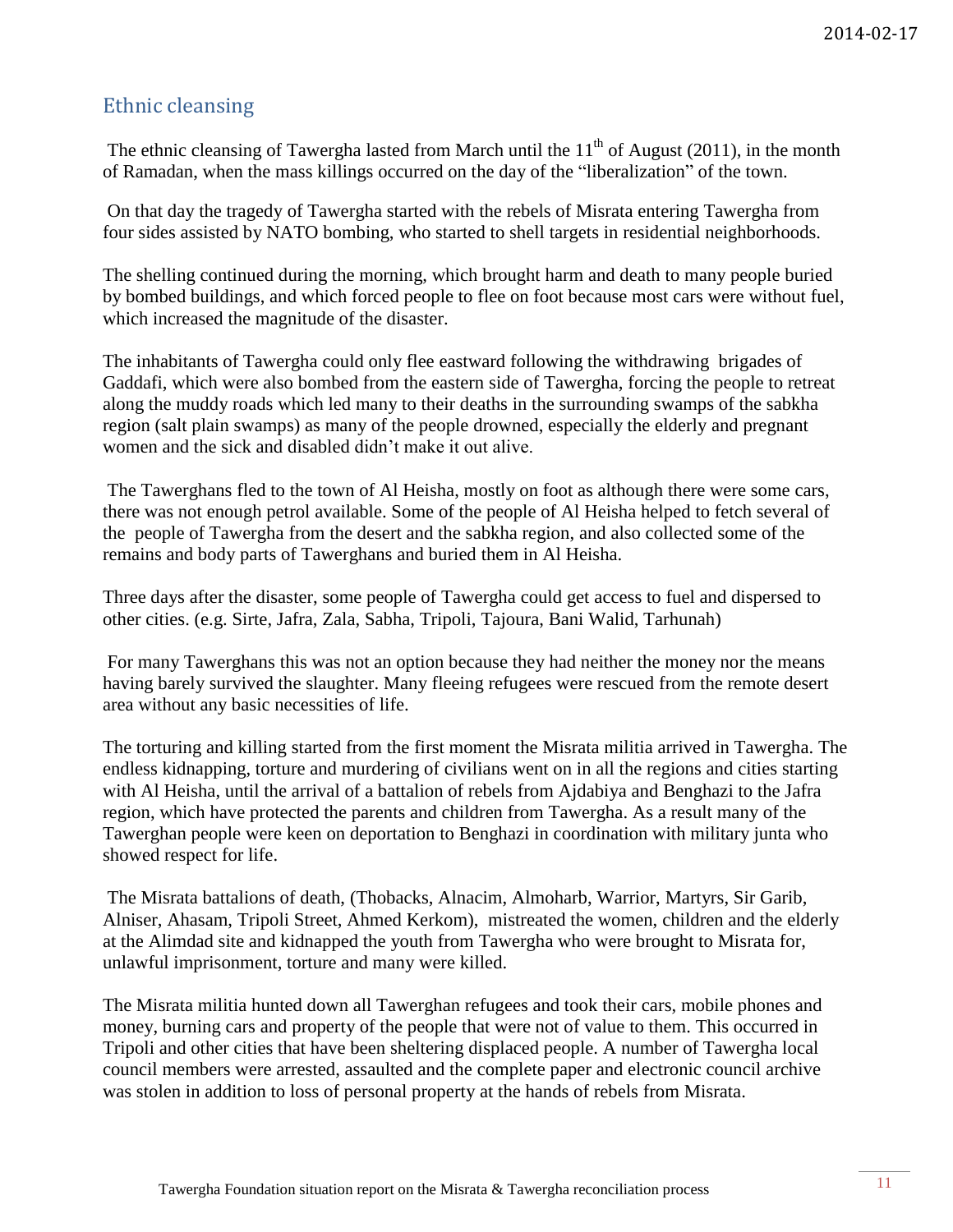# Destruction of Tawergha

After the residents from Tawergha were expelled and were barred from returning, militias of Misrata started to systematically destruct the town and farms.

All property was looted and the buildings were not spared from destruction including all public places, like banks, hospital, mosques and schools which have been burned down after the theft of their contents. The village water tower was demolished with explosives and the dairy and poultry equipment was confiscated and the buildings were destroyed.

A total of 1,690 damage sites were identified from satellite analysis between July 28, 2011 and August 18, 2012.

There were likely at least two distinct phases of arson and demolition-related attacks in Tawergha. The first and smaller of the two phases immediately followed the capture of Tawergha (from mid-August to late October 2011) and was followed by a lull in destruction for about one month (between October 21 and November 24). The second and main phase of building destruction occurred between November 24, 2011 and May 25, 2012, with a total of 1,373 damage sites, representing over 81% of all detected damages.

It is probable that over 92% of all identified damages resulted from arson attacks, with the remainder of damages probably caused by controlled demolition with explosives (4.9%), air strikes (1.4%) and the remainder possibly by artillery fire (direct or indirect).

Video footage posted on YouTube in March and April 2012 that appears to show militias from Misrata demolishing a municipal water tower and several residential buildings in Tawergha was reviewed in detail against known demolition sites identified in satellite imagery. A positive match has been made between buildings in the videos and buildings identified in satellite imagery, confirming the location and time period in which the video was recorded.

http://www.tawergha.org/docs/libya-hrw-report-2013-tawergha-ethnic-cleansing-satanalysis.pdf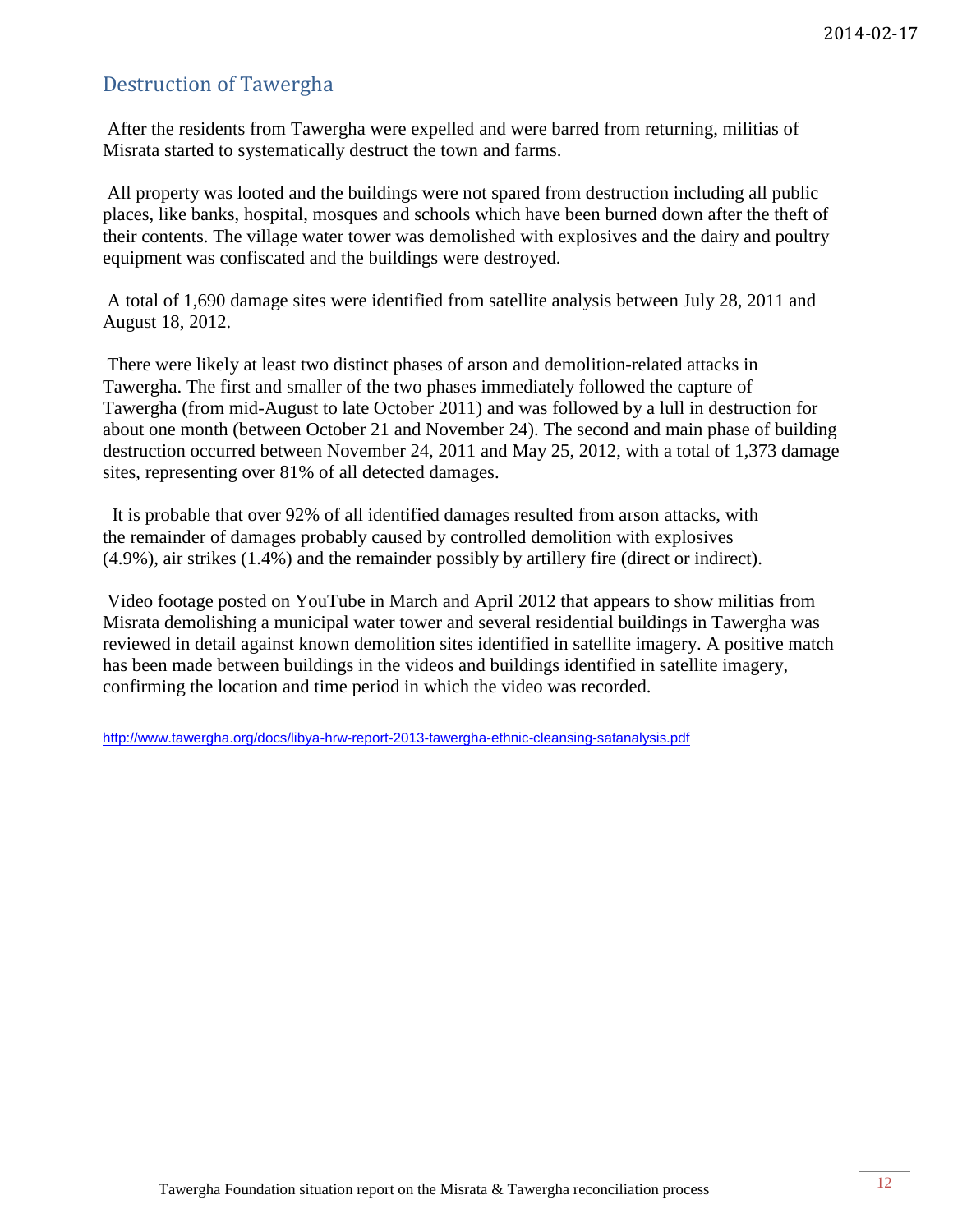# Prisoners and Torture

When we communicate with people from Misrata, whether they are politicians, military or civilians, the general response to our accusations on the torturing or killing of innocent inhabitants from Tawergha is denial, trivialization or the justification of those events.

Although we published nearly one hundred official reports on our website written by dozens of well-established human rights organizations, governments or other highly trustworthy sources and created a online torture victims database with horrific pictures and the stories behind the images, many people from Misrata will not accept that their freedom fighters are capable of committing such crimes against innocent civilians.

The Local Council of Misrata has denied their involvement in the crimes after Human Rights Watch threatened them with possible indictment and prosecution by the ICC, and they redirect the blame to the government for not providing the necessities for proper management of prisoners or the resources to provide justice.

Foreign countries have assisted with this issue and a new prison has been build and the guards are following training to enable them to handle prisoners without the use of force. These efforts have little effect however as the director of the prison admits that prisoners are taken by members of the Misrata militia and are later returned heavily tortured. There is nobody to stop them he explained.

Visiting family members from the nearly thousand Tawerghans being held in captivity are often harassed or are in danger of being imprisoned or tortured themselves.

## **[International Criminal Court \(ICC\) Prosecutor Statement 14 November](http://www.tawergha.org/docs/libya-tawergha-icc-prosecutor-statement-unsc-en-14-nov-2013.pdf) 2013:**

*It is a matter of great concern that thousands of detainees remain in uncertain conditions in the country, with multiple and apparently well-founded allegations of torture and even killings in detention having been reported.* 

*My Office fully shares the concerns of the United Nations that unless this problem is effectively addressed now, it will only escalate with time.* 

*It is incumbent upon the Ministers of Justice, Interior and Defence of the State of Libya to speedily ensure that detainees are transferred to proper government-controlled detention facilities where they can be either charged with their due process rights fully respected, or released where appropriate.* 

*Torture and inhuman treatment of prisoners should have no place in the new Libya.*

Although many promises have been made by the Misrata Local Council to release prisoners who are held without charge or indictment for nearly three years, only a handful of prisoners have been released until the writing of this report.

http://tawergha.org/official-reports.html

<http://tawergha.org/torture-victims-database.html>

http://www.tawergha.org/docs/libya-tawergha-icc-prosecutor-statement-unsc-en-14-nov-2013.pdf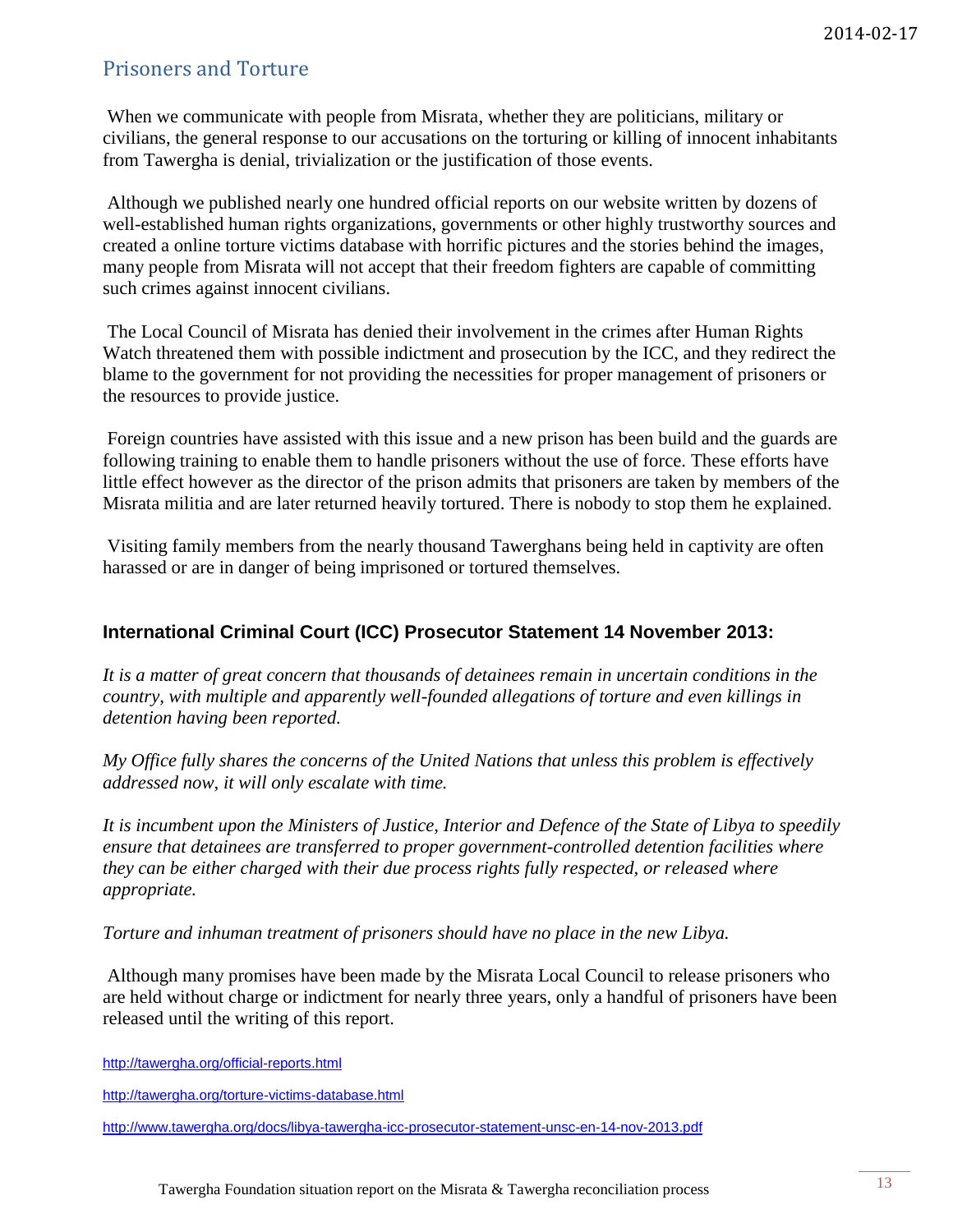# **Current Situation**

The people of Tawergha are displaced, scattered over more than 26 different camp sites all over Libya. The Tawerghans who managed to retain some finances, migrated out of Libya to prevent their sons from being tortured or killed.

The refugees of Tawergha decided to return to their city on 25.06.2013 and asked the government to provide transport and protection for their journey.

The Prime Minister issued a statement asking to postpone the return. The members of the former Local Council of Tawergha cooperated to maintain their positions in the government.

This caused confusion among the people from Tawergha, of which a group decided to return in spite of the Councils request to stay. This group was ready to leave for Tawergha on 25.06.2013, but the authorities prevented their action and promised that there would be a postponement of not more than ten days before all the refugees could go back to Tawergha.

Until last month no action had been taken and endeavors for the return to Tawergha did not exist.

There is an initiative of the Executive Office of the province of Cyrenaica which is still under negotiation and is confidential in nature.

As part of the negotiations, some Tawerghans detained in illegal prisons were released to express the intent of reconciliation, after which the elders of Tawergha provided an explicit apology for possible crimes allegedly committed by Tawerghan militia in Misrata.

Last month the Misrata Local Council decided to directly open communication channels between the Tawergha Local Council and the Misratan department for the Tawergha case. Over the past few days, a meeting was arranged with the Tawargha Local Council and the department in charge of the Tawergha case from Misrata.

The meeting was a welcomed success by both parties and there were agreements on many issues. The Misrata and Tawergha taskforce has decided to move forward and work closely to impose more pressure on the government to assist in their case and also to improve the humanitarian situation of displaced people.

They agreed to stay in direct contact to reduce the tension and not to escalate the situation by media and that all issues are to be directly discussed between the Misrata and Tawergha taskforce without any third parties. The agreements made during the meeting will be carried out in the coming days.

A return date is to be set, although there is plenty of reason for doubt as to whether the refugees of Tawergha will ever be allowed to return to their homes. People from Tawergha start to lose faith in a solution while their living conditions have gone from bad to worse in the displaced persons camps.

In spite of the state of chaos and non-functioning of law and order that Libya is suffering from up to this moment, the refugees hope that the Libyan State will soon provide safe and decent living conditions, proper education and good health care until the people of Tawergha may return home.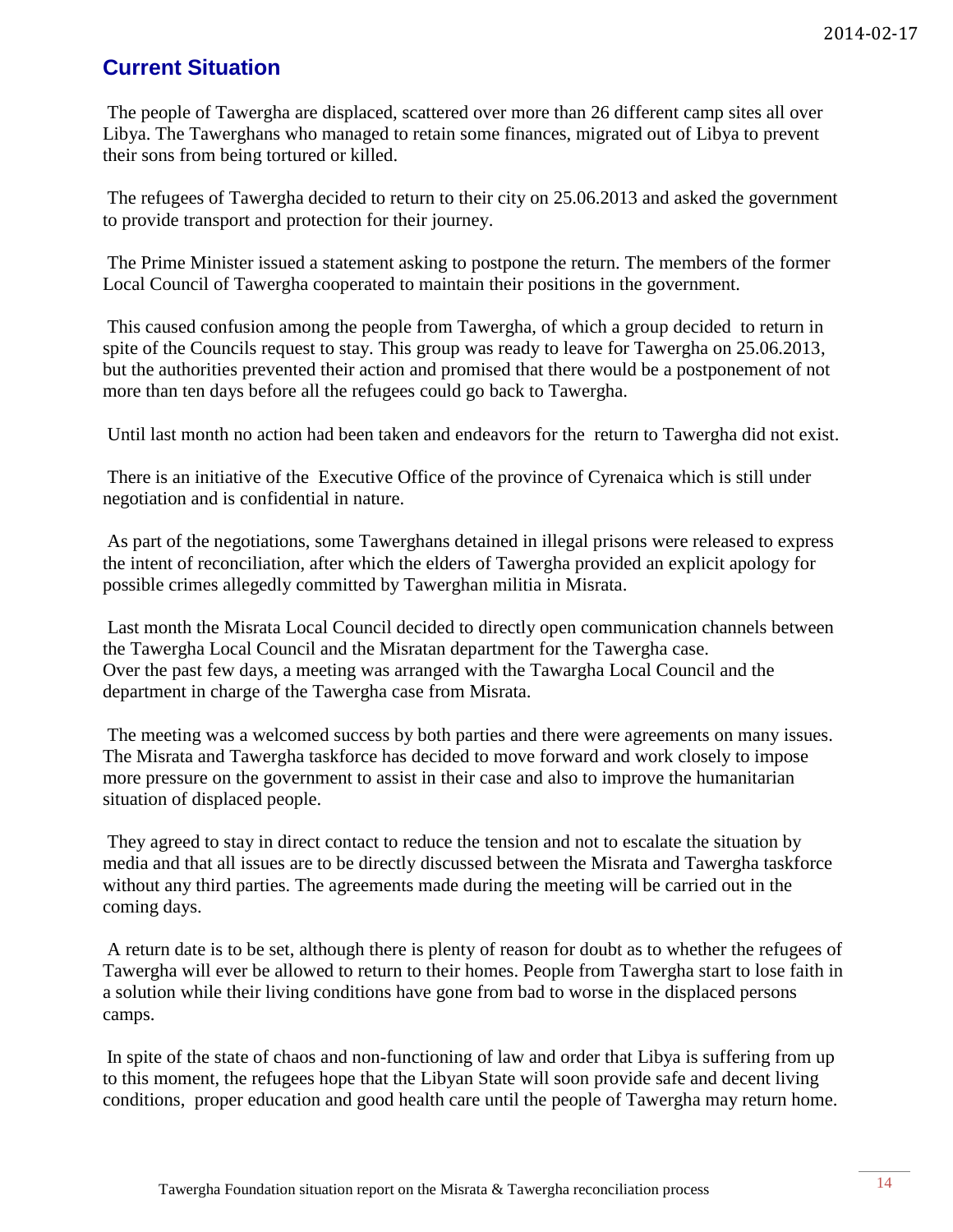# Political Efforts

Tawergha requested the government and the National Congress to protect the refugees of Tawergha and find a solution for them to return to their town and land.

There have not been measurable actions performed by the State of Libya nor by the General National Congress on the basis of which could be concluded that reasonable efforts have been made to assist the people of Tawergha to return to their home.

Most of the reconciliation efforts are conducted by either tribal leaders or by non-governmental, humanitarian organizations. There are efforts made by civil society organizations, but the results are not binding on the parties of Tawergha and Misrata.

When it comes to the Tawergha case, it seems that the Libyan government has different priorities and allows the Misrata GNC members to dictate the actions the members of government are allowed to undertake in the reconciliation process.

The Tawergha case file was secretly handed over to the International Criminal Court in The Hague which it is currently investigating. The ICC has already stated their grave concerns on this issue.

#### **The Libyan Government:**

Over the course of three years of ethnic cleansing and displacement, the Libyan government and the National Conference have not shown any serious endeavors towards the improvement of the situation nor made any visits to the refugee camps across the country while key figures from US Congress, the UK embassy, and several other embassies, international organizations and governments did make an attempt to visit the camps.

The Council of Tawergha tried to obtain an explanation from the Prime Ministry as to the reasons for not keeping his promises. According to the Council of Tawergha it is common knowledge that Tawergha is considered one of cities that lost the battle during the revolution because Tawergha was assumed to be on the side of the oppressor unlike Misrata, that choose the side of the rebels.

According to this 'winner/loser' idea, the people of cities that supported Gadhafi during the revolution are at the mercy of the winners. As a result their rights may not be granted. For the above mentioned reason the Council of Tawergha announced to boycott the upcoming election.

To make things worse and more prone to discrimination, the Municipal Government of Tawergha was removed off the list of official Municipal Governments. The purpose of this list is that the new Libya is to be divided into Municipal Governments in order to decentralize the role of the federal government and as a move towards more local municipal developments in each city.

The Council of Tawergha believes that the Libyan government is at the mercy of victorious cities like Misrata or Zentan, whose members of the government attempt to place dictating orders to the Libyan government regularly or even try to blackmail it. That the latter could be the case, seems to be indicated by the closure of the oil and gas export ports and the kidnapping of some key officials including the Prime Minister, Ali Zaidan, himself.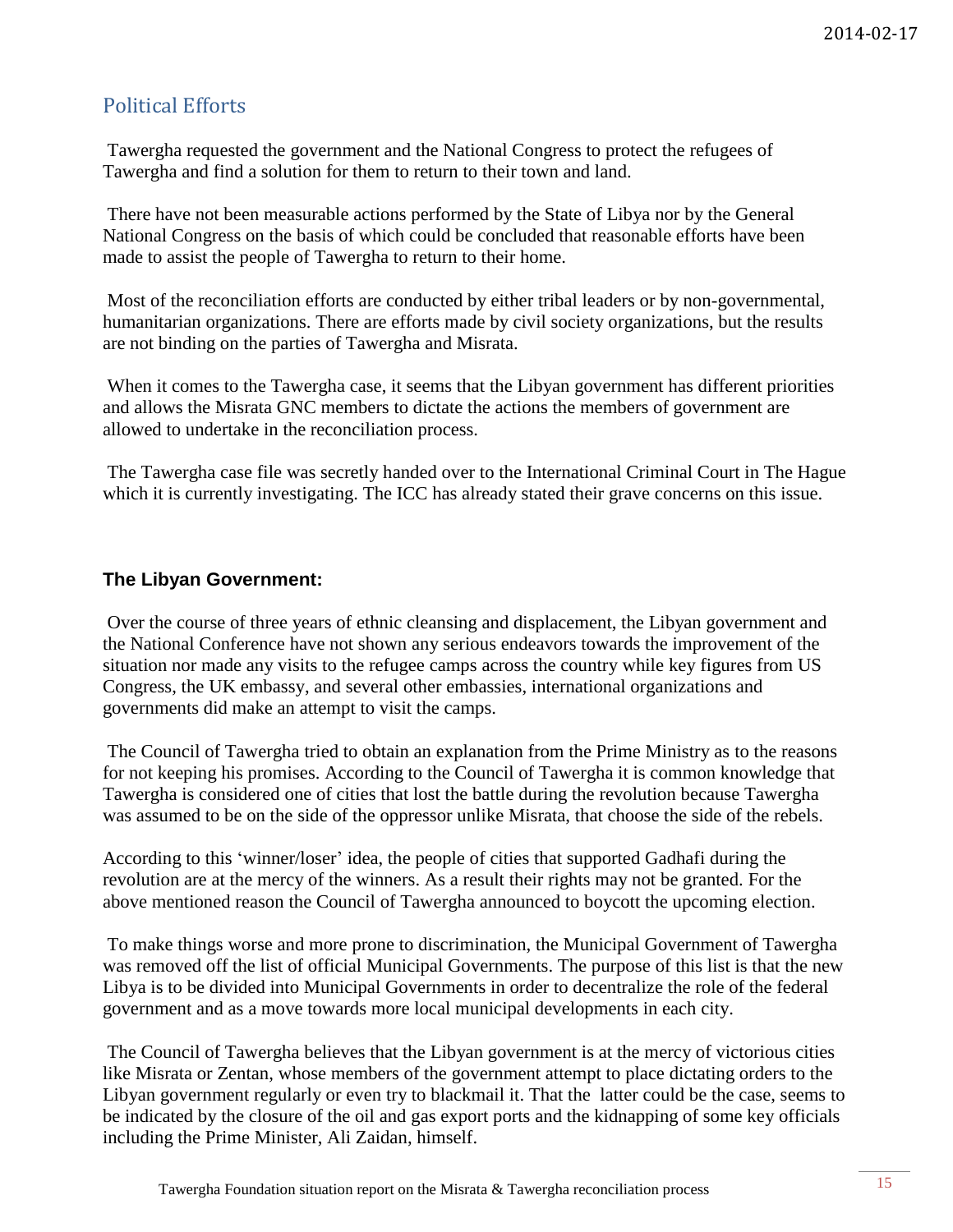The Libyan National Congress issued the decision (No.123 The roadmap) regarding the return of displaced persons in and outside Libya as a whole, but the decision is irrelevant for the Tawerghans as it did not specify a timeframe nor schedule and did not specify whether this concerned the region of Tawergha or not.

Decision 123 was issued some time ago but was kept in a drawer and until today there are no serious efforts made to activate this decision. It is believed that this could be just a way of buying time and getting around mitigating the embarrassment that the government is facing.

#### **The Tawergha Local Council:**

As the municipality of Tawergha has been officially canceled, the former members of the Local Council have not much to offer to lighten the hoarse conditions that the people of Tawergha encounter on a daily basis.

It is financially handcuffed as the Local Council is not funded by the government and lacks the official authority to make decisions. The Tawergha Local Council suffers from a lack of financial support from the Office for the Displaced Persons.

#### **The Misrata Local Council**

We communicated with Misrata NTC and GNC members and the Misrata Local Council members on different occasions.

Mr. Mohamed Ibrahim, who is the head of the department in Misrata, responsible for the Tawergha case, stated that in the previous years there wasn't any direct dialogue between Tawergha and Misurata Local Council and all communication went through third parties.

The Misrata Local Council had high hopes that the Libyan state would adopt the Tawergha case but unfortunately there has been a complete sense of neglect and as a result the situation has become much worse since then. It is the opinion of the Misrata Local Council that the third parties in many cases did not explicitly pass over their viewpoints making things worse.

Last month the Misrata Local Council decided to directly open communication channels between the Tawergha Local Council and the Misratan department for the Tawergha case. Over the past few days, a meeting was arranged with the Tawergha Local Council and the department in charge of the Tawergha case from Misrata.

The meeting was a welcomed success by both parties and there were agreements on many issues. The agreements made during the meeting will be carried out in the coming days.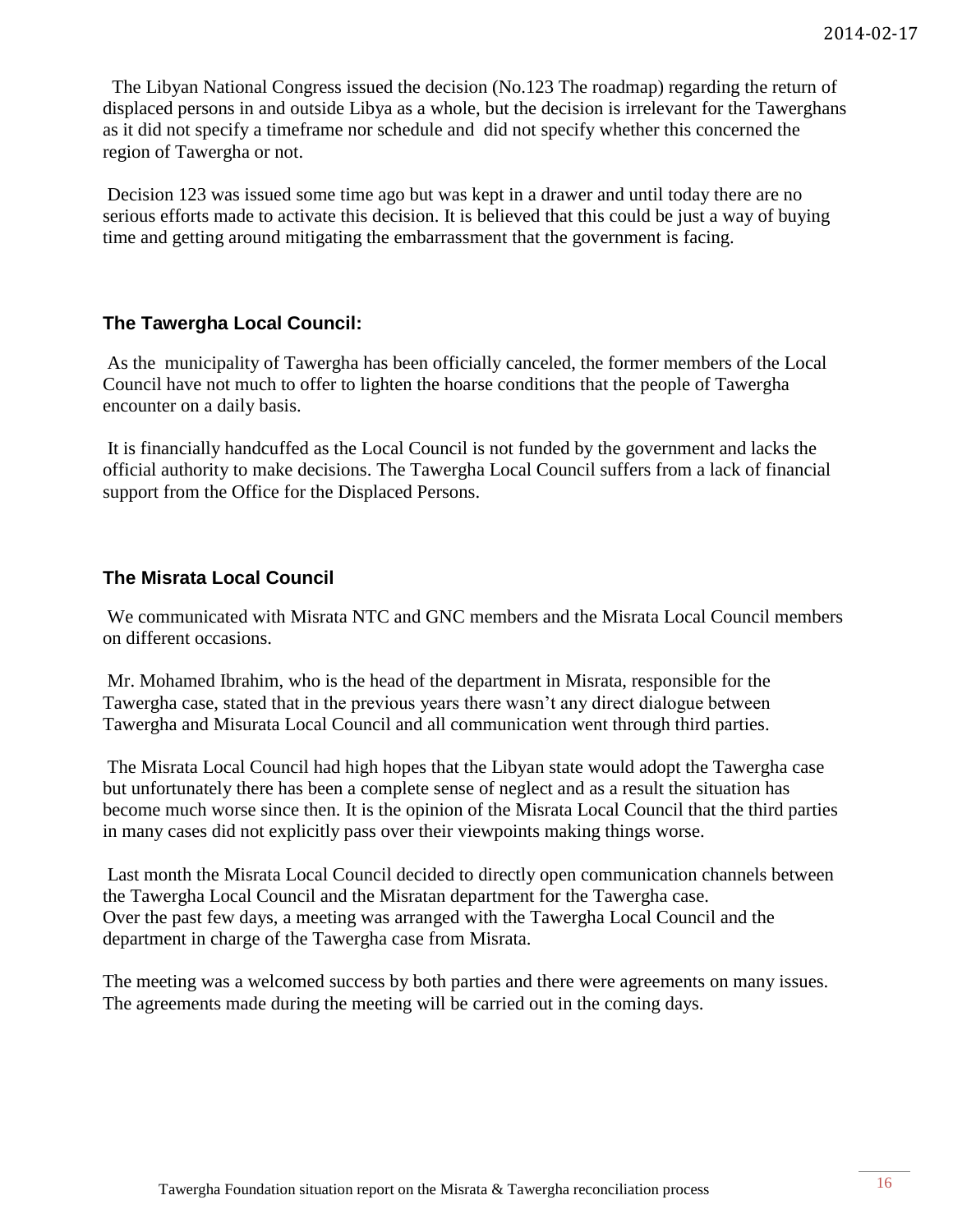Human Rights Watch has received a direct answer from the Misrata Local Council in the past and we have added a few relevant paragraphs below to illustrate the fears and issues the Misrata Local Council has on the Tawergha case.

#### **Official Statement by the Misrata Local Council:**

*Appalling prison conditions & the lack of justice:*

*We have demanded from the government the need to equip a prison to hold defendants that meets international standards, and we have asked the government to prosecute defendants swiftly in fair trials after the Public Prosecution reviews their files and obtains sufficient evidence. In this framework, we affirm that we are ready to turn detainees over to the Ministry of Justice at any time.*

*Torture, Violence & Ethnic Cleansing:*

*If there have been violations or irregularities,[against Tawerghans] these are no more than individual, and not systematic infractions. We have worked and are working to prevent this, and we are willing to prosecute any person proven to have committed violations, whatever his status or rank.*

*There are some brigades located outside the city of Misrata. These have been linked to the Misrata revolutionaries, but these brigades are not subject to the authority of the Misrata Local Council or its military council.*

*During these days, there was no attack on the property of the residents of Tawergha or their homes. What was done by unknown persons were individual acts that cannot be attributed to a particular body or specific persons. These assaults occurred after voices were raised and pressure increased on the people of Misrata to permit the people of Tawergha to return to their homes.* 

*The Return of the Tawerghans:*

*Although no one has prevented the people of Tawergha from returning to their homes, we know that the people of Tawergha depend entirely on the city of Misrata for their livelihood, as it provides them with jobs and food. This means their return without the provision of jobs in their area is virtually impossible because they will be like refugees in their homes.*

*As coexistence between the two areas is impossible at the current time, we believe it is necessary to search for alternative solutions that will be appropriate and acceptable to the people of Tawergha. This is an appeal to the government and all citizens to solve this problem on the national level.*

*We ask the Libyan state to swiftly activate the law on transitional justice and provide all means of achieving this.*

<http://www.hrw.org/news/2012/04/11/misrata-local-council-response-human-rights-watch>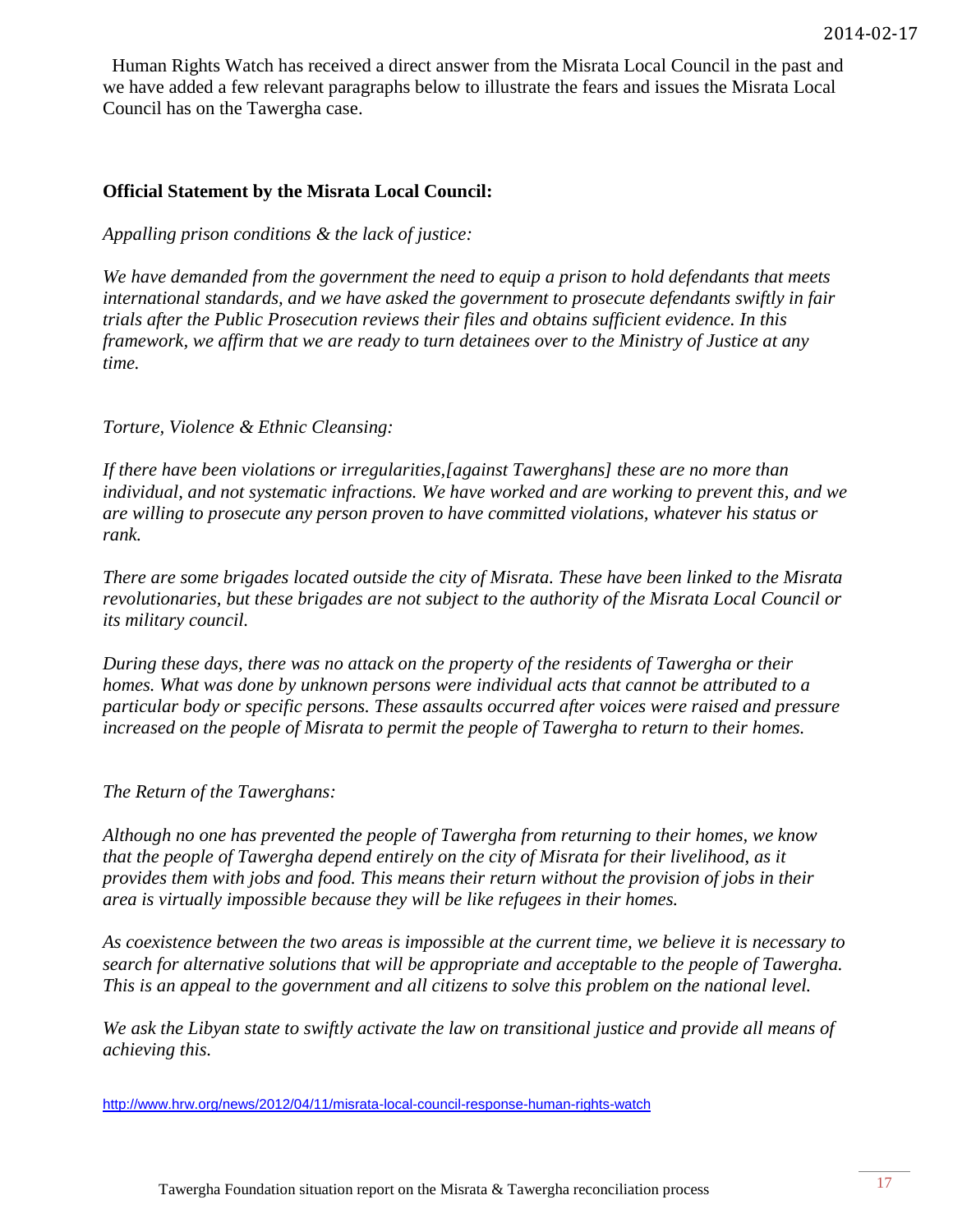# Internally Displaced Person Camps

The IDPs from Tawergha live in crowded quarters, a single tent housing an entire family, squeezed in between other tents in a relatively small area. Many families are living with enormous grief over the loss of family members, either dead or missing.

Contact with their former daily life is nonexistent or limited, increasing the sense of loss and isolation. On top of the immense stress of the emergency situation which brought them to the shelter living in a camp is far from a pleasant experience.

The current humanitarian conditions have deteriorated as all aid comes from a limited number of Libyan businessmen or the Libyan Red Cross during the last three years. As this calamity goes on, the people of Tawergha feel that they have become a heavy burden on them.

Most elementary and high school kids cannot join schools near their camps as their school related documents are under the possession of the Misrata Council which refuses to hand them over. The same issue applies to employees working in the educational or health care sector although the documents for teachers have been cleared by the Libyan government.

As the UNCHR has scaled down their support in the IDP camps, the isolation has increased for the Tawerghans. At this moment only three UNCHR employees are on active duty in Benghazi and resources have been marginalized which results in busses carrying students or workers from and to the city have been canceled and many refugees cannot afford basic transportation costs.

Three major fires in the IDP camps, have added to their misery as the already cramped living quarters are now additionally over crowded. The UK ambassador has examined the campsite at the end of 2013, and has concluded that their situation is appalling. We have heard that four infants have died during winter due to the inhumane conditions.

The UNHCR continues to receive reports of former inhabitants of Tawergha being arrested and abducted and the refugees continue to receive messages from Misratans, threatening to kill them. We have noticed that the threats are openly conducted by certain Misratans on social media and is unopposed by any justice department or regime members in Libya.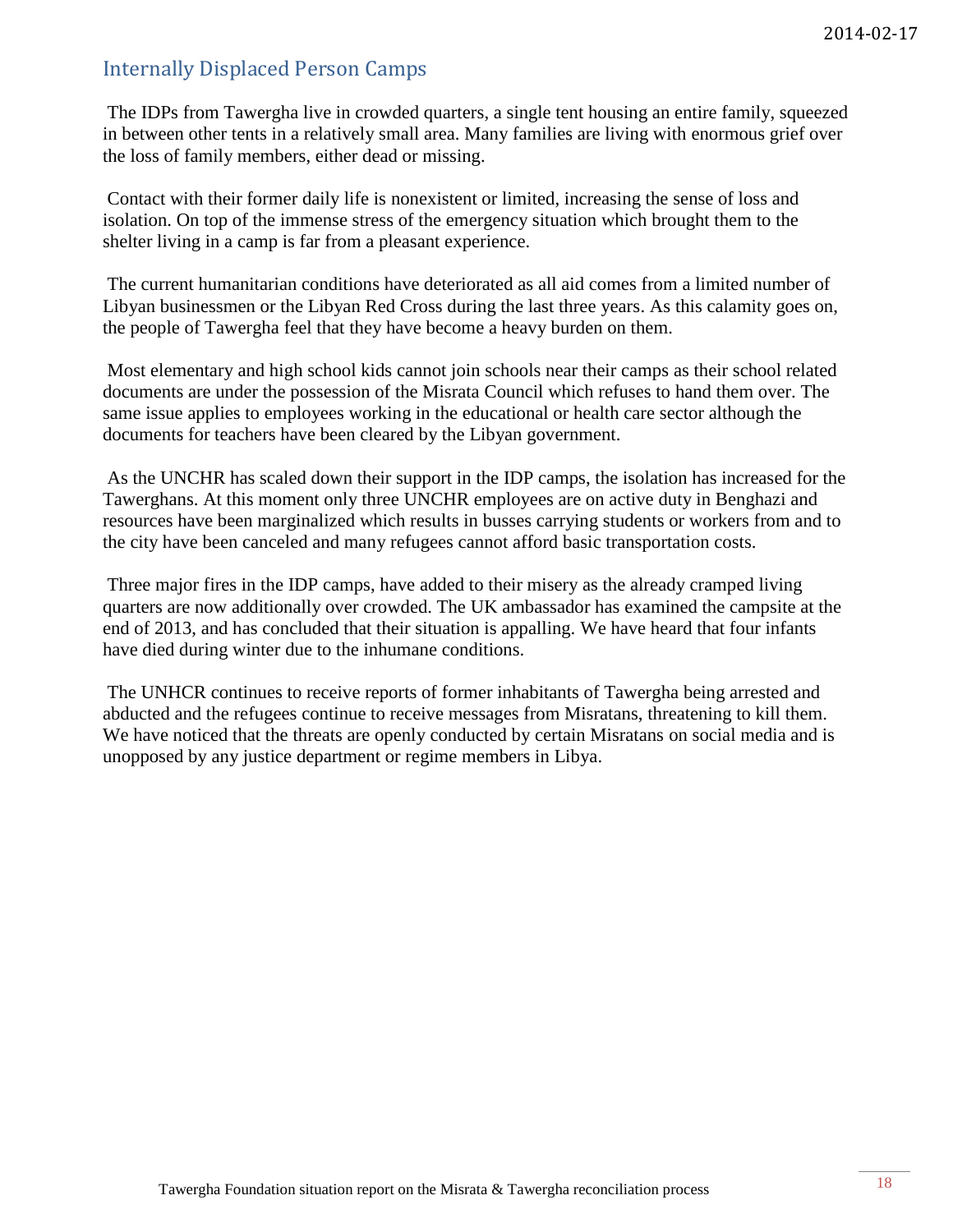# **Recommendations**

# To restore trust in the judicial system and ensure accountability

## **To the Supreme Judicial Council:**

1. Revise the draft law on the judiciary to ensure that vetting mechanisms are not based on political affiliation by providing that, inter alia:

a) an independent panel is tasked with vetting members of the judiciary;

b) the process is transparent and that disbarred judges have the right to appeal; and

c) judges are dismissed on the basis of a fair review of their performance and qualifications and not simply for having served on Gaddafi-era "special courts".

## **To the Justice Ministry:**

2. Establish, as a matter of urgency, a screening process to end arbitrary detentions.

3. Reactivate currently non-operative courts, and in districts where lingering distrust towards the state judiciary is the cause for their closure, reach out to local armed groups, notables and local councils to promote greater dialogue on the state justice system.

4. Reach out to ordinary citizens through media and civil society groups to explain the current judicial system and restore confidence in what many still perceive as a Gaddafi-era relic.

5. Ensure that detainees are transferred to proper government-controlled detention facilities where they can be either charged with their due process rights fully respected, or released where appropriate and be provided with compensation and rehabilitation.

## **To the General National Congress:**

6. Revise the legal framework currently in place. This includes not only the Transitional Justice law but also the amnesty laws.

7. Pass a modified bill on the judiciary, as described above, so that judges are vetted by an independent panel, and use this, rather than the Political and Administrative Exclusion Law, as the principal means to weed out corrupt and tainted members of the judiciary.

8. Approve the draft laws on transitional justice and restriction of military jurisdiction to members of the armed forces.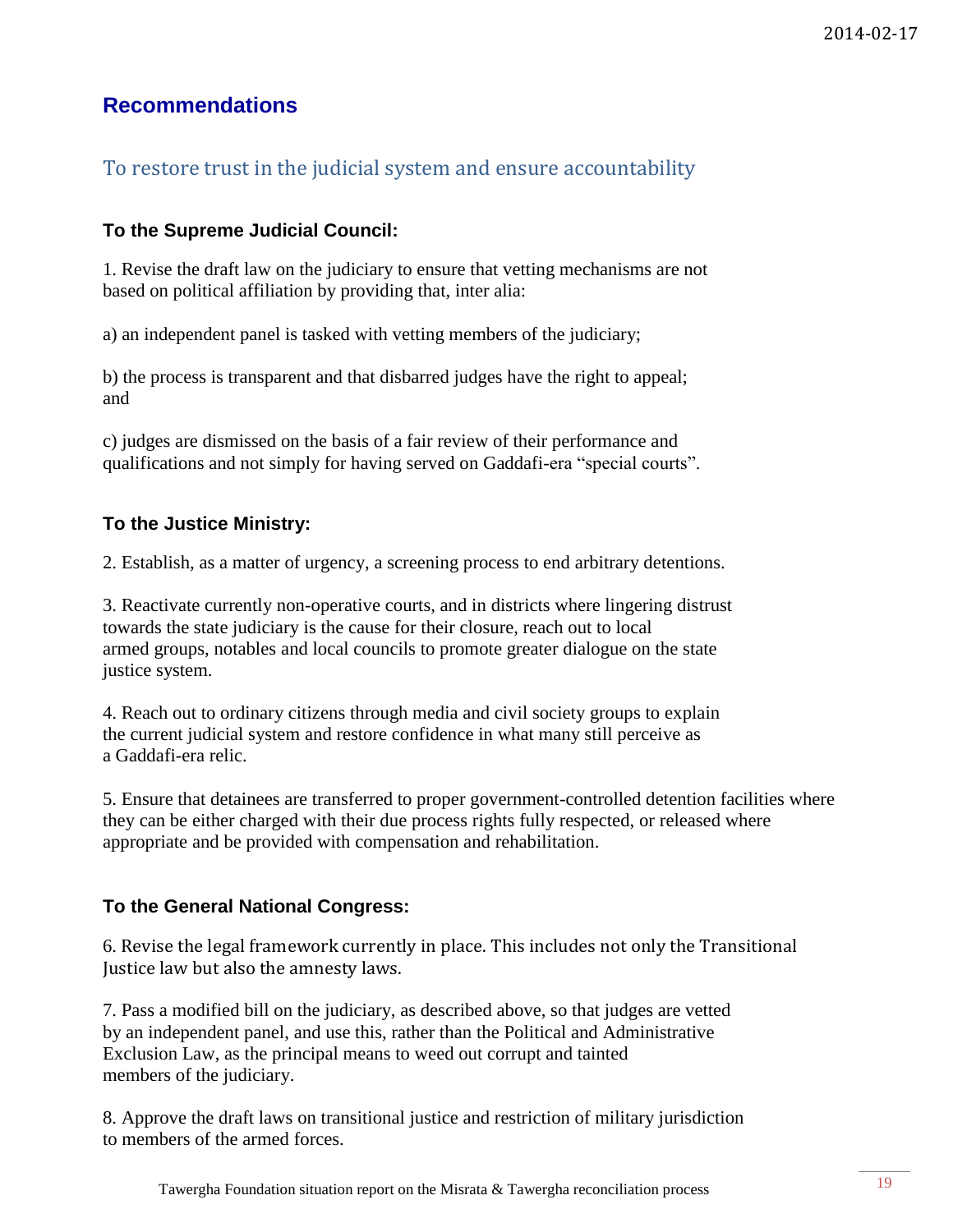9. Overcome political divisions and unblock the new Constitution's drafting process which should be inclusive and ensure the protection of fundamental freedoms, including women and minority rights.

## **To the Office of the General Prosecutor:**

10. Ensure that all investigations and criminal trials, including those of former regime officials, respect due process and are conducted consistent with the Code of Criminal Procedure.

## **To the International Community:**

11. Provide technical assistance and training to the Fact-Finding and Reconciliation Committee and its local sub-committees and support civil society organizations' efforts to document past and recent abuses.

# To help rein in armed groups

## **To the General National Congress:**

12. Amend law 38/2012 to clarify that perpetrators of crimes such as torture, murder and rape committed during and after the 2011 war will not be granted legal immunity.

## **To the Office of the General Prosecutor:**

13. Hold members of armed groups accountable for their actions, notably those involving torture and death in detention.

## **To the Interior Ministry and Defense Ministry:**

14. Bar individuals and armed groups responsible for serious crimes from leadership positions in the state security apparatus.

15. Ensure that units of the Supreme Security Committee (SSC), Libya Shield and other government-approved armed groups halt the practice of arresting individuals and storming homes or offices without warrant or evidence of wrongdoing.

16. Ensure that only official security units arrest so-called wanted individuals and that such units adhere strictly to due process.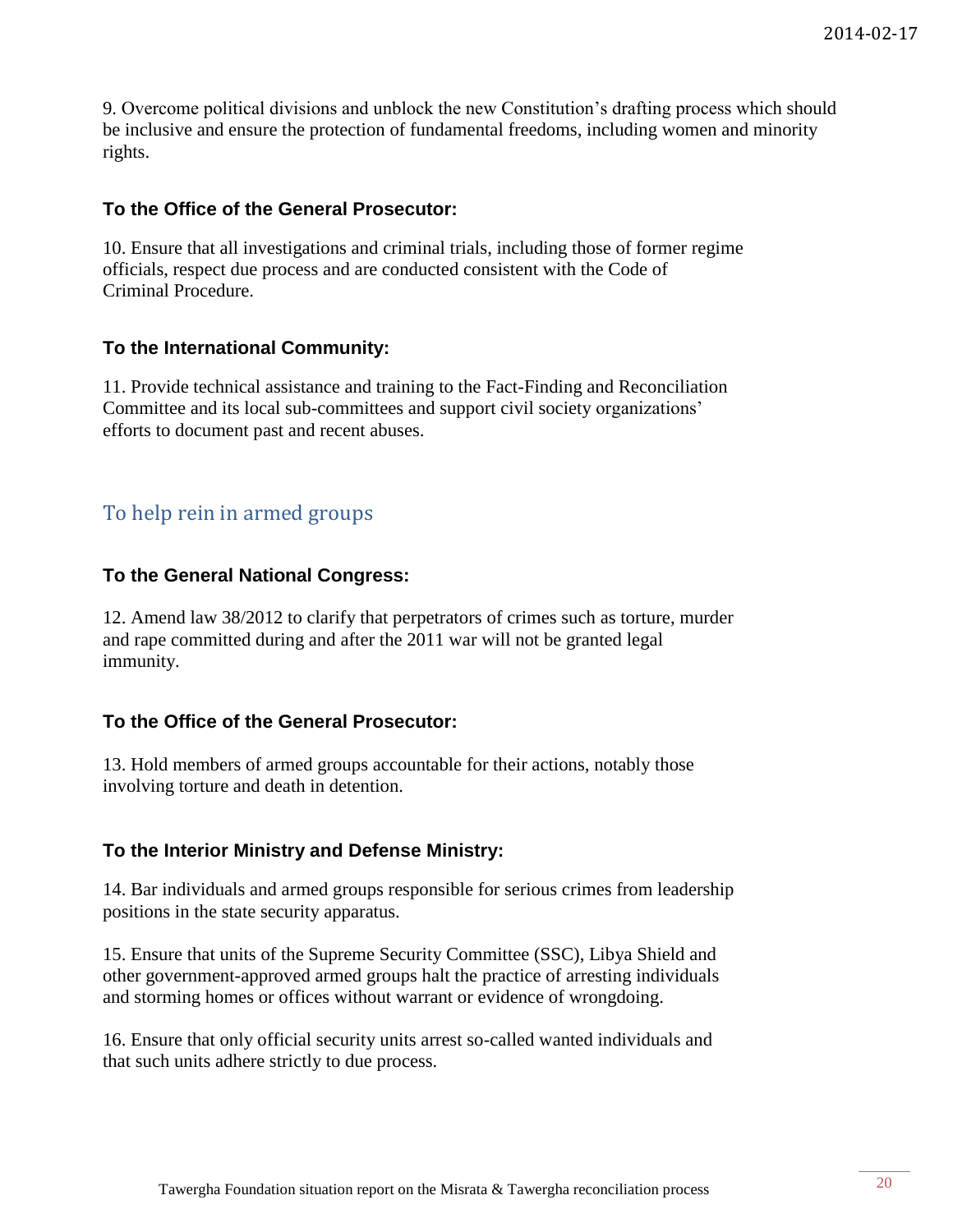# To reverse the ethnic cleansing

## **To the International Community:**

17. The international community should make a clear statement that crimes against humanity will not be tolerated under any circumstances. The local council of Misrata should be made aware that there will be consequences should they continue to prevent the Tawerghans from returning home.

#### **To the Misrata Local Council:**

18. The Misrata Local Council members should make a clear statement in condemnation against the crimes against humanity committed by militia members from the Misrata region and start making an effort to enable the return of the Tawerghans. The official reports on this issue suggest that the following crimes against humanity have been committed by militia members from Misrata.

*"Crime against humanity" means any of the following acts when committed as part of a widespread or systematic attack directed against any civilian population, with knowledge of the attack:*

- (i) [Murder;](http://en.wikipedia.org/wiki/Homicide)
- (ii) [Genocide;](http://en.wikipedia.org/wiki/Genocide)

*"Genocide" means any of the following acts committed with intent to destroy, in whole or in part, a national, [ethnical,](http://en.wikipedia.org/wiki/Ethnicity) [racial](http://en.wikipedia.org/wiki/Race_(classification_of_human_beings)) or religious group, as such: killing members of the group; causing serious bodily or mental harm to members of the group; deliberately inflicting on the group conditions of life, calculated to bring about its physical destruction in whole or in part…*

- (iii) [Deportation or forcible transfer of population;](http://en.wikipedia.org/wiki/Population_transfer)
- (iv) [Imprisonment](http://en.wikipedia.org/wiki/Imprisonment) or other severe deprivation of physical liberty in violation of fundamental rules of international law;
- (v) [Torture;](http://en.wikipedia.org/wiki/Torture)
- (vi) Persecution against any identifiable group or collectivity on political, [racial,](http://en.wikipedia.org/wiki/Human_race) national, ethnic, [cultural,](http://en.wikipedia.org/wiki/Culture) [religious,](http://en.wikipedia.org/wiki/Religion) [gender](http://en.wikipedia.org/wiki/Gender) as defined in paragraph 3, or other grounds that are universally recognized as impermissible under international law, in connection with any act referred to in this paragraph or any crime within the jurisdiction of the Court;
- (vii) [Enforced disappearance](http://en.wikipedia.org/wiki/Forced_disappearance) of persons;
- (viii) The [crime of apartheid;](http://en.wikipedia.org/wiki/Crime_of_apartheid)
- (ix) Other inhumane acts of a similar character intentionally causing great suffering, or serious injury to body or to mental or physical health;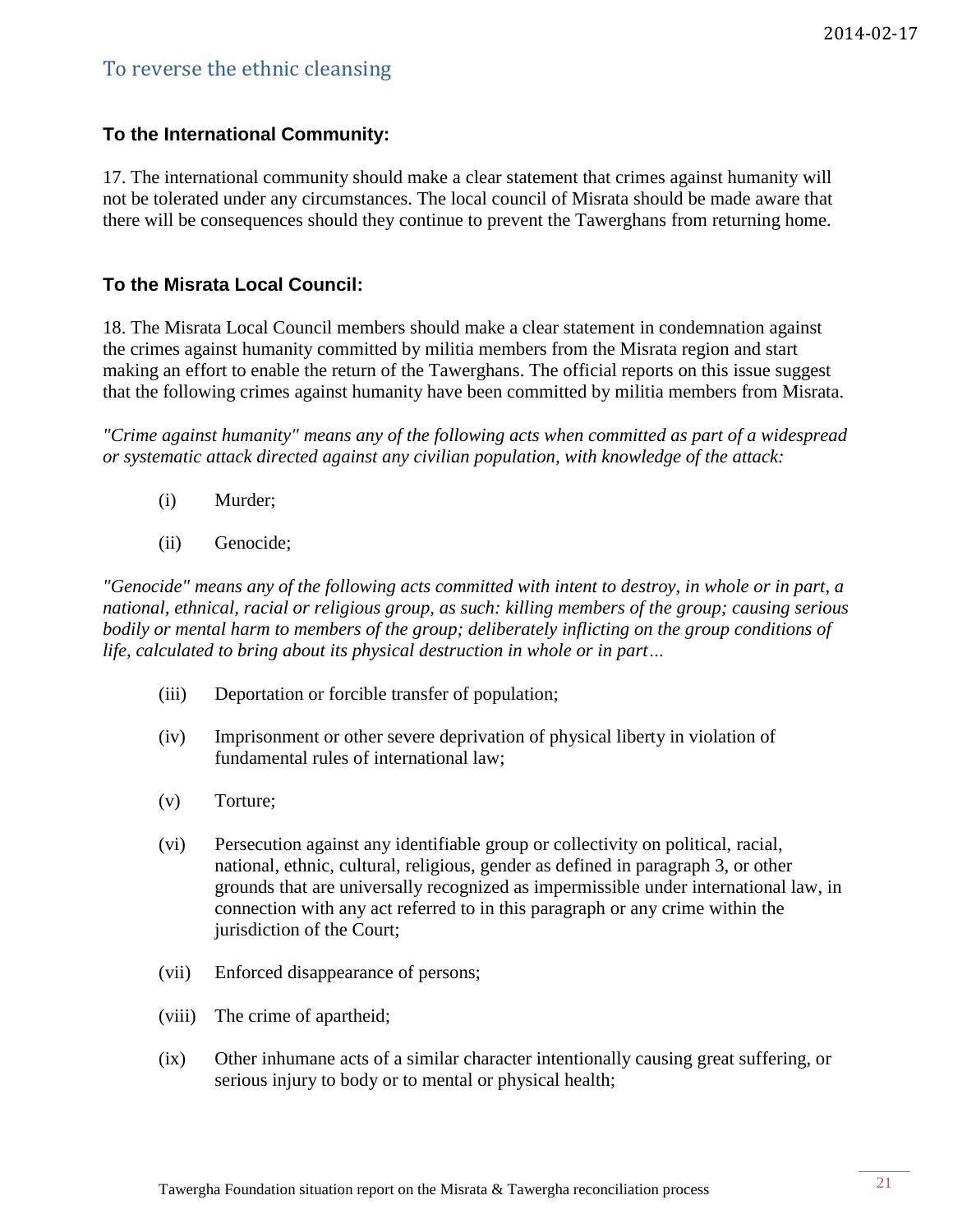## **To the General National Congress:**

19. The Libyan National Congress should follow up on their roadmap for reconciliation (resolution No.123) regarding the return of displaced persons in and outside Libya as a whole and should start to assist in the reconciliation process.

20. The National Congress should grant all citizens of Tawergha full compensation for damages and loss of property that have been inflicted on them during the ethnic cleansing.

21. The General National Congress should adopt a law for providing legal framework for search and identification of missing persons and help recover bodies for re-burial. The relatives of missing persons should have an active involvement in the search and identification process. The Ministry for the Affairs of Families of Martyrs and Missing Persons should be given sufficient resources for carrying out its tasks which might take several years to accomplish.

As three years after the revolutions the GNC has not succeeded on its purpose to create an environment for the Libyan constitution to be written, we have selected some of the good stuff out of the draft version the NTC members wrote to emphasize the spirit of the Libyan Revolution.

#### **Constitutional Declaration February 2011 (draft):**

*Based on the legitimacy of this revolution, and in response to the desire of the Libyan people and their hopes to achieve democracy, establish the political multitude and the estate of institutions, to create a society wherein all of us can live in stability, tranquility and justice; a society that can raise by science, culture, welfare and health, and that can bring up the new generations according to the Islamic spirit and love of goodness and home.*

*In the hope of seeking a society of citizenship, justice, equality, booming, progress and prosperity wherein there is no place for injustice, tyranny, despotism, exploitation and dictatorship. The interim Transitional National Council has decided to promulgate this Constitutional Declaration in order to be the basis of rule in the transitional stage until a permanent Constitution is ratified in a plebiscite.*

*Libyans shall be equal before the law. They shall enjoy equal civil and political rights, shall have the same opportunities, and be subject to the same public duties and obligations, without discrimination due to religion, doctrine, language, wealth, race, kinship, political opinions, and social status, tribal or eminent or familial loyalty.*

```
http://www.tawergha.org/docs/libya-i-transitional-national-council-constitutional-declaration-feb-2011-english.pdf
```
- [http://www.tawergha.org/docs/libya-crisisgroup-report-140-trial-by-error-justice-in-post-Gaddafi-libya.pdf](http://www.tawergha.org/docs/libya-crisisgroup-report-140-trial-by-error-justice-in-post-qadhafi-libya.pdf)
- <http://www.tawergha.org/docs/libya-unsmil-transitional-justice-foundation-for-a-new-libya.pdf>
- <http://www.tawergha.org/docs/libya-brookings-institution-report-national-reconciliation-dec-2013-english.pdf>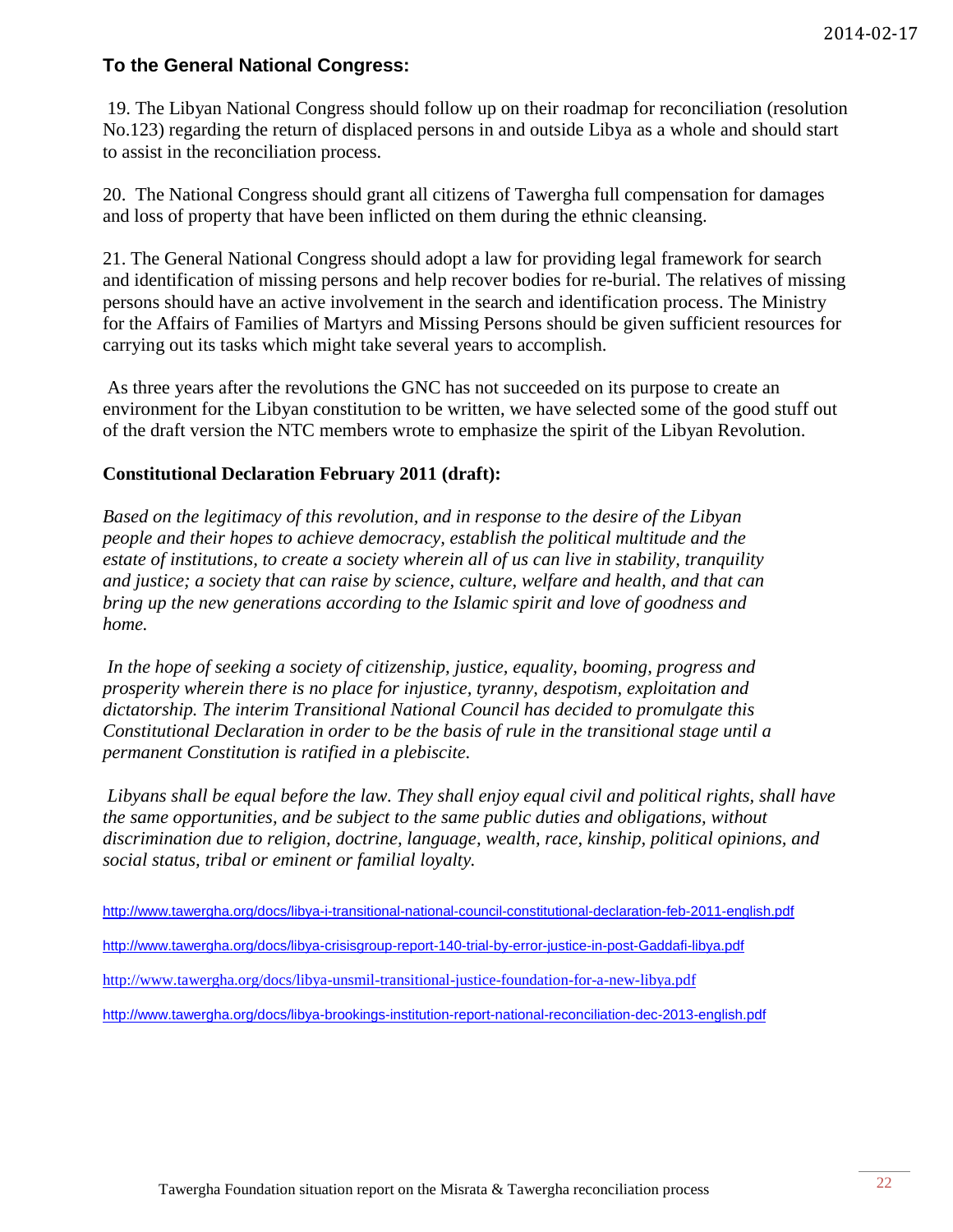# **Practical Solutions**

We have read as much information we could find on the issue between Misrata and Tawergha and listened to many people and although we do not claim to have a solution solving all the problems between the two towns we do however have some recommendations and practical ideas to positively contribute to the reconciliation process.

The Misrata local council has made it clear that they have two major concerns about the Tawerghans returning to their houses.

First of all the council has concerns about the security situation of the Tawerghans. The Misrata local council claims that there is still a lot of hatred for the Tawerghans in Misrata and they are afraid they won't be able to guaranty their safety.

The council is also very concerned about the humanitarian aspect of their return as the militia members from Misrata have destroyed all the businesses and the dairy and poultry project in Tawergha therefore there is fear that the Tawerghans will not be able to provide for themselves.

We haven't found a solution for the Tawerghans who were living in Misrata to return as indeed we cannot provide security for them. Those families should receive full compensation for the loss of their property.

The people from the town of Tawergha should however be allowed to return home as soon as possible and to guaranty their safety we have asked the local council from Tawergha to sell a stretch of land so the government can build a military base with a military airport in Tawergha.

This will provide the government with a base to station their new recruits who are receiving training in Europe this moment and the security of the people from Tawergha will be guaranteed. A big army base will provide many jobs for the Tawerghans and will provide extra income for the stores and businesses in town.

We read in the country agriculture report that the Misrata Al-Naseem dairy factory has confiscated most of the dairy and poultry equipment and resources and we suggest that it is returned and the government will supply funding to rebuild the project. This will create enough jobs to support all of the Tawerghans who wish to return and they will be able to provide the army base with dairy and poultry products.

The government should build a prison on the military compound to hold the prosecuted Tawerghans. The Misrata local council has announced that they are willing to hand over prisoners if the government will ensure that justice will be done. A local military prison in Tawergha will provide a solution for all parties. The local council of Misrata are redeemed of their prisoners and the prisoners will be safe from torture by the Misrata militias. The Tawerghans will be safe to visit their family members in prison and the Libyan government does not have to fear for its good name.

We understand that it will take some time to arrange all the preparations and build the military base but we think this is a practical solution to enable the return of the Tawerghans.

In the meantime the Misrata Local Council should return the educational documentation of the youth from Tawergha, so they can continue their education.

http://www.tawergha.org/docs/libya-agribusiness-development-report-2012.pdf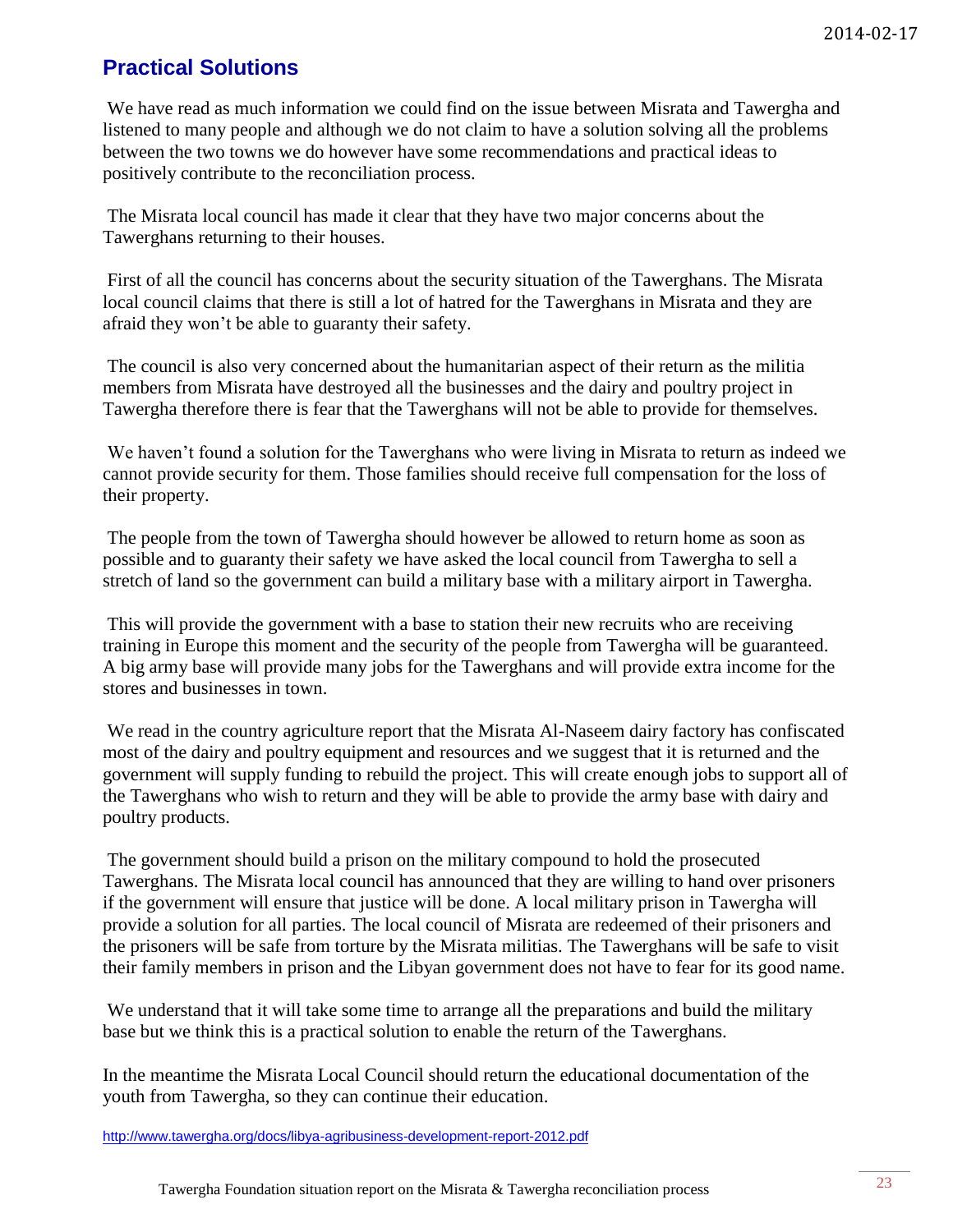## **Sources**

We have used information and paragraphs from the following official reports written by dozens of well-established human rights organizations, governments or other highly trustworthy sources. Although they are mainly written on account of the Tawerghan humanitarian issue, we have also found and used information from reports written from the Misrata point of view.

We have left out the names of sources we spoke to as many Tawerghans are still receiving death threats. We have learned that reprisal attacks on family members kept in Misratan prisons occur and Libyans from other towns we spoke to where afraid of retaliation should it be known that they provided information or support for the Tawerghan case.

#### **Official Reports:**

#### **2011**

[2011-02-00-libya-intrim-transitional-national-council-constitutional-declaration-english](http://www.tawergha.org/docs/libya-i-transitional-national-council-constitutional-declaration-feb-2011-english.pdf) [2011-03-22-libya-the-netherlands-gov-minbuza-mindef-nl-bijdrage-vn-resolutie-1973-dutch](http://www.tawergha.org/docs/libie-minbuza-mindef-nl-bijdrage-vn-resolutie-1973-a-tk-art-100-brief-22-mrt-2011.pdf) [2011-08-00-libya-foreign-afairs-on-sexual-abuse-reporting-during-war-english](http://www.tawergha.org/docs/libya-foreign-afairs-on-sexual-abuse-reporting-during-war-aug-2011-english.pdf) [2011-08-00-libya-tawergha-hri-report-on-ethnic-cleansing-english](http://www.tawergha.org/docs/libya-tawergha-hri-report-on-ethnic-cleansing-aug-2011-english.pdf) [2011-10-00-libya-hrw-report-militias-terrorizing-tawerghan-residents-english](http://www.tawergha.org/docs/libya-tawergha-hrw-report-militias-terrorizing-residents-from-tawergha-oct-2011-english.pdf) [2011-10-00-libya-tawergha-hrw-report-the-murder-brigades-of-misrata-english](http://www.tawergha.org/docs/libya-tawergha-hrw-report-the-murder-brigades-of-misrata-oct-2011-english.pdf) [2011-11-00-libya-idmc-overview-idp-concerns-english](http://www.tawergha.org/docs/libya-idmc-overview-idp-concerns-nov-2011-english.pdf) [2011-11-00-libya-african-union-report-responsibility-to-protect-english](http://www.tawergha.org/docs/libya-african-union-report-responsibility-to-protect-nov-2011-english.pdf) [2011-11-00-libya-idmc-overview-idp-concerns-arabic](http://www.tawergha.org/docs/libya-idmc-overview-idp-concerns-nov-2011-arabic.pdf) [2011-00-00-libya-geo-analiz-center-europe-report-on-libia-polish](http://www.tawergha.org/docs/libya-geo-analiz-center-europe-report-on-libia-2011-polish.pdf) [2011-11-08-libya-rdc-ireland-report-on-idp-treatment-english](http://www.tawergha.org/docs/libya-rdc-ireland-report-on-idp-treatment-8-nov-2011-english.pdf) [2011-12-00-libya-tawergha-irin-sitrep-on-tawerghan-issue-english](http://www.tawergha.org/docs/libya-tawergha-irin-sitrep-on-tawerghan-issue-dec-2011-english.pdf) [2011-12-00-libya-civic-report-protect-vulnerable-minorities-english](http://www.tawergha.org/docs/libya-civic-report-protect-vulnerable-minorities-2011-english.pdf)

#### **2012**

[2012-00-00-libya-amnesty-international-report-rule-of-law-or-rule-of-militias-english](http://www.tawergha.org/docs/libya-amnesty-international-report-2012-rule-of-law-or-rule-of-militias.pdf) [2012-00-00-libya-unsmil-transitional-justice-foundation-for-a-new-libya-english](http://www.tawergha.org/docs/libya-unsmil-transitional-justice-foundation-for-a-new-libya.pdf) [2012-00-00-libya-university-of-london-analysis-on-the-ici-investigation-english](http://www.tawergha.org/docs/libya-university-of-london-analysis-on-the-ici-investigation-2012-english.pdf) [2012-01-26-libya-tawergha-msf-report-misrata-torturing-detainees-english](http://www.tawergha.org/docs/libya-tawergha-msf-report-26-january-2012-detainees-tortured-and-denied-medical-care.pdf) [2012-02-00-libya-tawergha-unhcr-report-english](http://www.tawergha.org/docs/libya-tawergha-unhcr-report-february-2012.pdf) [2012-02-00-libya-amnesty-international-report-militias-commit-widespread-abuses-francais](http://www.tawergha.org/docs/libya-amnesty-report-militias-commit-widespread-abuses-febr-2012-francais.pdf) [2012-02-00-libya-amnesty-report-militias-commit-widespread-abuses-english](http://www.tawergha.org/docs/libya-amnesty-report-militias-commit-widespread-abuses-febr-2012-english.pdf) [2012-02-00-libya-amnesty-report-militias-commit-widespread-abuses-arabic](http://www.tawergha.org/docs/libya-amnesty-report-militias-commit-widespread-abuses-febr-2012-arabic.pdf) [2012-02-00-libya-irin-analystic-report-on-militia-human-rights-abuses-english](http://www.tawergha.org/docs/libya-irin-analystic-report-on-militia-human-rights-abuses-feb-2012-english.pdf) [2012-02-00-libya-amnesty-report-militias-threaten-hopes-for-new-libya-english](http://www.tawergha.org/docs/libya-amnesty-report-militias-threaten-hopes-for-new-libya-febr-2012-english.pdf) [2012-02-22-libya-tawergha-libaid-meeting-report-english](http://www.tawergha.org/docs/libya-tawergha-libaid-meeting-report-22-jan-2012-english.pdf) [2012-02-11-libya-tawergha-wsws-report-english](http://www.tawergha.org/docs/libya-tawergha-wsws-report-11-february-2012.pdf) [2012-02-13-libya-tawergha-commonweal-report-on-war-crimes-in-libya-english](http://www.tawergha.org/docs/libya-tawergha-report-on-war-crimes-in-libya-jan-2012-english.pdf) [2012-03-00-libya-un-report-report-ic-of-inquiry-on-libya-a-hrc-19-68-english](http://www.tawergha.org/docs/libya-un-report-03-2012-report-of-the-international-commission-of-inquiry-on-libya-a-hrc-19-68.pdf)

[2012-03-01-libya-united-nations-security-council-report-english](http://www.tawergha.org/docs/libya-united-nations-security-council-report-march-2012-english.pdf)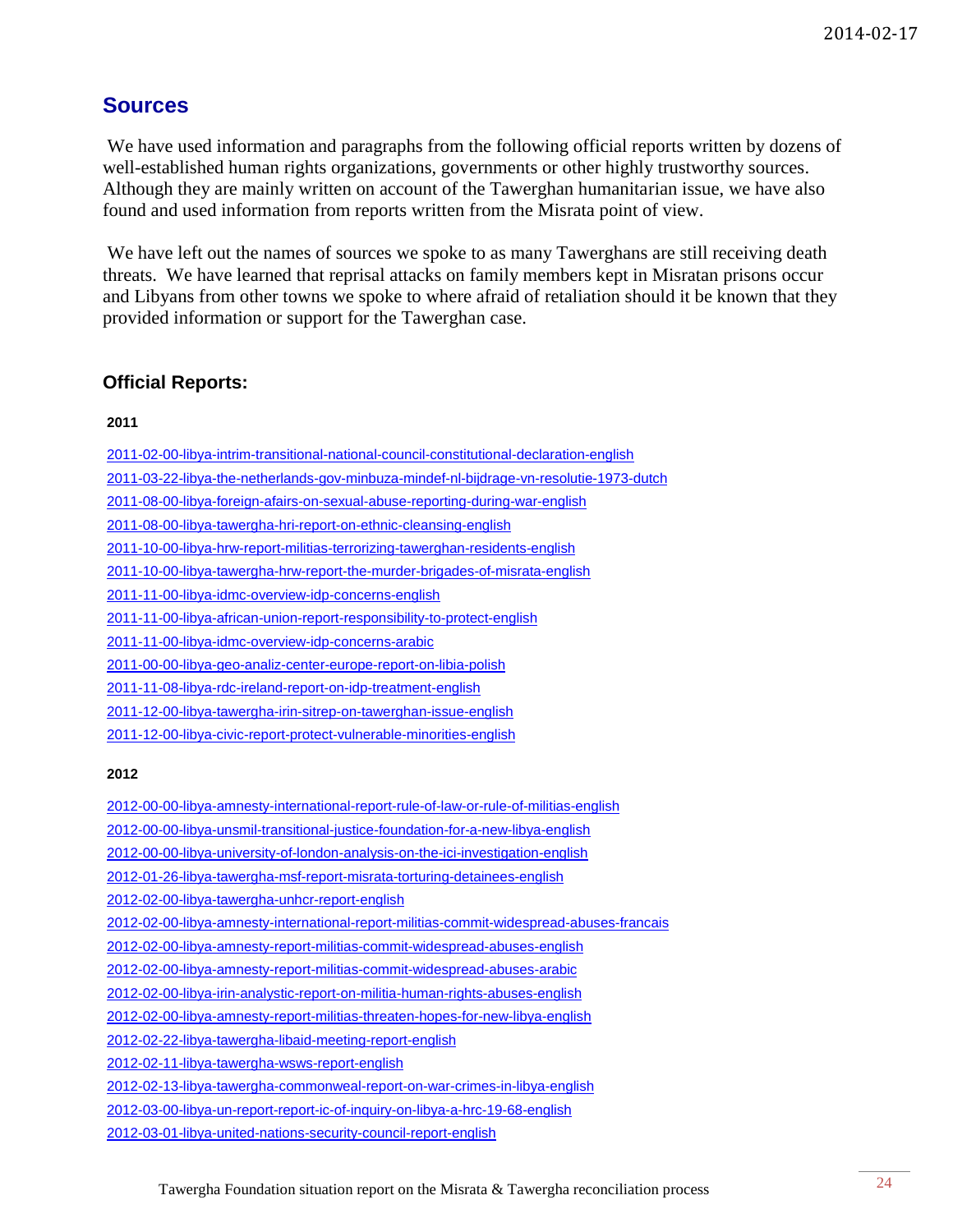| <u>2012-04-00-libya-sbs-dateline-report-misrata-tawergha-english</u>                    |
|-----------------------------------------------------------------------------------------|
| 2012-04-00-libya-tawergha-hrw-report-wake-up-call-to-misratas-leaders-english           |
| <u>2012-04-00-libya-tawergha-oneworld-mikpunt-van-wraak-dutch</u>                       |
| <u>2012-04-08-libya-tawergha-hrw-letter-to-misrata-council-english</u>                  |
| 2012-04-10-libya-misrata-councils-response-to-hrw-letter-arabic                         |
| <u>2012-04-11-libya-tawergha-hrw-misrata-local-council-reply-to-letter-english</u>      |
| 2012-04-19-libya-united-states-state-gov-hr-report-204585-english                       |
| 2012-05-00-libya-the-netherlands-gov-algemeen-ambtsbericht-dutch                        |
| <u>2012-05-00-libya-hrw-report-nato-air-campaign-2011-civilian-casualties-english</u>   |
| 2012-05-00-libya-tawergha-hrw-letter-to-the-icc-prosecutor-english                      |
| 2012-05-00-libya-tawergha-hrw-letter-to-the-icc-prosecutor-arabic                       |
| <u>2012-05-14-libya-tawergha-the-netherlands-gov-beantwoording-kamervragen-dutch</u>    |
| 2012-06-00-libya-ciwc-report-on-war-crimes-investigation-english                        |
| <u>2012-06-00-libya-minority-rights-group-int-report-on-rebel-war-crimes-english</u>    |
| <u>2012-06-05-libya-cfc-report-on-tawergha-english</u>                                  |
| <u>2012-07-00-libya-lawyers-for-justice-statement-on-tawerghan-issue-english</u>        |
| <u>2012-09-00-libya-tawergha-uk-gov-home-office-report-operational-quidance-english</u> |
| <u>2012-10-00-libya-cdi-agribusiness-development-report-english</u>                     |
| 2012-10-00-libya-hrw-report-death-of-a-dictator-english                                 |

[2012-12-00-libya-uk-border-agency-country-of-origin-information-report-english](http://www.tawergha.org/docs/libya-uk-border-agency-country-of-origin-information-report-dec-2012-english.pdf)

#### **2013**

[2013-00-00-libya-gov-gnc-resolution-123-roadmap-for-reconciliation-arabic](http://www.tawergha.org/docs/libya-gov-gnc-resolution-123-roadmap-for-reconciliation-2013-arabic.pdf)

- [2013-00-00-libya-hrw-report-tawergha-ethnic-cleansing-satanalysis-english](http://www.tawergha.org/docs/libya-hrw-report-2013-tawergha-ethnic-cleansing-satanalysis.pdf)
- [2013-00-00-libya-amnesty-international-annual-report-english](http://www.tawergha.org/docs/libya-amnesty-international-annual-report-2013.pdf)
- [2013-00-00-libya-amnesty-international-annual-report-arabic](http://www.tawergha.org/docs/libya-amnesty-international-annual-report-2013-arabic.pdf)
- [2013-00-00-libya-amnesty-international-annual-report-espanol](http://www.tawergha.org/docs/libya-amnesty-international-annual-report-2013-espanol.pdf)
- [2013-00-00-libya-amnesty-international-annual-report-francais](http://www.tawergha.org/docs/libya-amnesty-international-annual-report-2013-francais.pdf)
- [2013-00-00-libya-amnesty-international-report-scapegoats-of-fear-english](http://www.tawergha.org/docs/libya-amnesty-international-report-2013-scapegoats-of-fear.pdf)
- [2013-00-00-libya-cihrs-report-on-human-rights-english](http://www.tawergha.org/docs/libya-cihrs-report-human-rights-situation-in-libya-2013.pdf)
- [2013-01-00-libya-unhcr-report-fact-sheet-english](http://www.tawergha.org/docs/libya-unhcr-report-fact-sheet-january-2013.pdf)
- [2013-01-00-libya-ilac-rule-of-law-assessment-report-english](http://www.tawergha.org/docs/libya-ilac-rule-of-law-assessment-report-2013.pdf)
- [2013-10-01-libya-unsmil-press-releases-torture-and-ill-treatment-english](http://www.tawergha.org/docs/libya-unsmil-press-releases-01-10-2013-about-torture-and-ill-treatment.pdf)
- [2013-02-19-libya-tawergha-irin-sitrep-english](http://www.tawergha.org/docs/libya-tawergha-irin-sitrep-19-feb-2013-english.pdf)
- [2013-03-00-libya-tawergha-hrw-report-stop-revenge-crimes-against-idps-english](http://www.tawergha.org/docs/libya-tawergha-hrw-report-stop-revenge-crimes-against-idps-march-2013.pdf)
- [2013-04-17-libya-crisisgroup-report-trial-by-error-justice-in-post-Gaddafi-libya-english](http://www.tawergha.org/docs/libya-crisisgroup-report-140-trial-by-error-justice-in-post-qadhafi-libya.pdf)
- [2013-05-00-libya-uk-border-agency-operational-guidance-report-english](http://www.tawergha.org/docs/libya-uk-border-agency-operational-guidance-note-may-2013-english.pdf)
- [2013-06-00-libya-tawergha-gfbv-report-deutsch](http://www.tawergha.org/docs/libya-tawergha-gfbv-report-jun-2013-deutch.pdf)
- [2013-06-00-libya-tawergha-hrw-report-tawerghans-barred-from-return-english](http://www.tawergha.org/docs/libya-tawergha-hrw-report-tawerghans-barred-from-return-jun-2013-english.pdf)
- [2013-07-00-libya-arc-country-report-english](http://www.tawergha.org/docs/libya-arc-country-report-july-2013.pdf)
- [2013-09-00-libya-the-netherlands-gov-algemeen-ambtsbericht-dutch](http://www.tawergha.org/docs/libie-algemeen-ambtsbericht-september-2013.pdf)
- [2013-10-00-libya-tawergha-ohchr-report-torture-and-deaths-english](http://www.tawergha.org/docs/libya-tawergha-ohchr-report-torture-and-deaths-in-detention-in-libya-oct-2013-english.pdf)
- [2013-10-23-libya-tawergha-amnesty-international-press-release-2013](http://www.tawergha.org/docs/libya-tawergha-amnesty-international-press-release-23-october-2013.pdf)
- [2013-11-00-libya-hrw-report-misrata-militias-kill-unarmed-protesters-english](http://www.tawergha.org/docs/libya-tawergha-hrw-report-misrata-militias-kill-unarmed-protesters-17-nov-2013-english.pdf)
- [2013-11-00-libya-tawergha-hrw-report-idps-need-immediate-protection-english](http://www.tawergha.org/docs/libya-tawergha-hrw-report-idps-need-immediate-protection-against-militias-nov-2013-english.pdf)
- [2013-11-14-libya-tawergha-icc-prosecutor-statement-unsc-english](http://www.tawergha.org/docs/libya-tawergha-icc-prosecutor-statement-unsc-en-14-nov-2013.pdf)
- [2013-11-14-libya-tawergha-icc-report-unsc-arabic](http://www.tawergha.org/docs/libya-tawergha-icc-report-unsc-arabic-14-nov-2013.pdf)